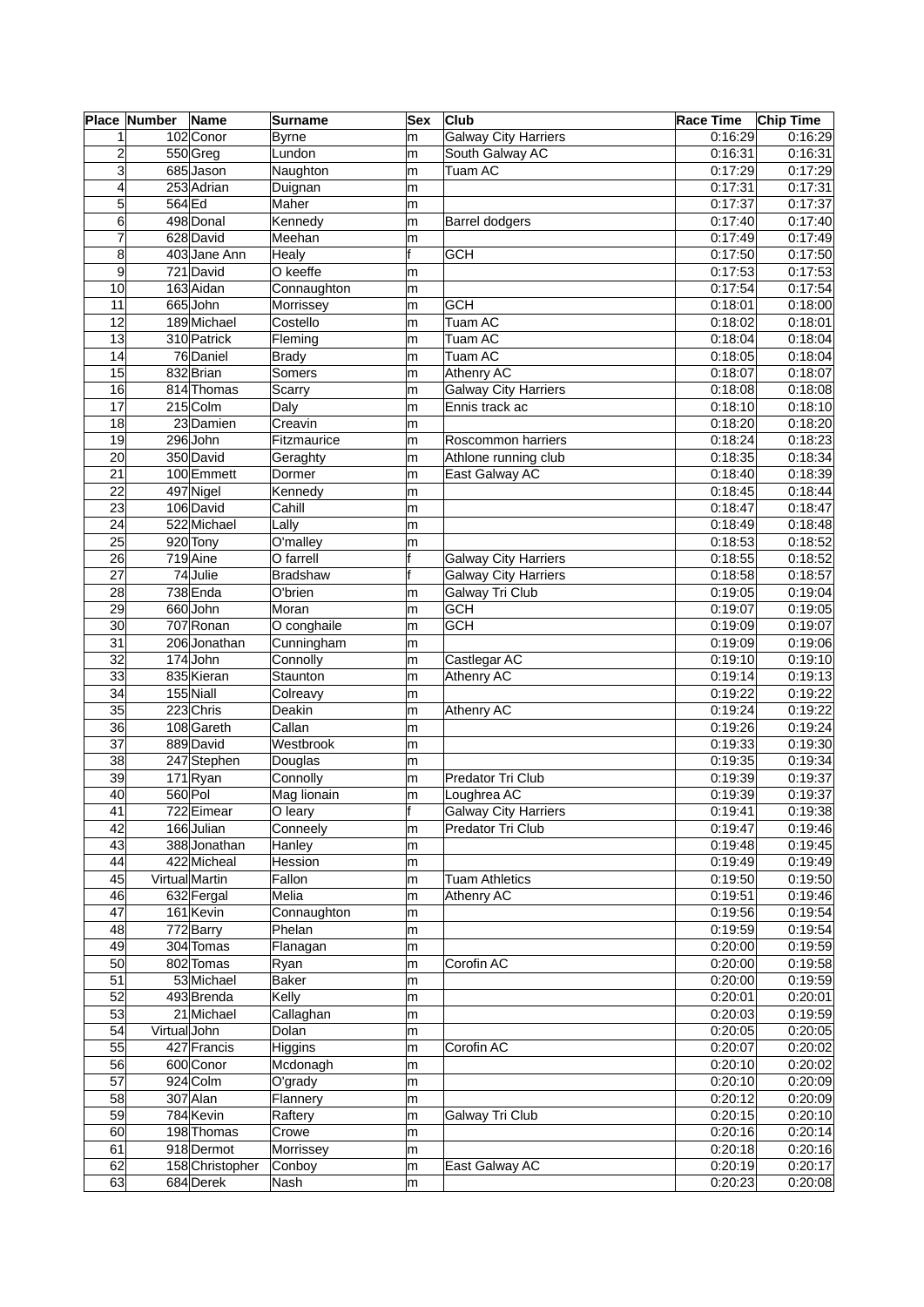| 616 Aidan<br>m<br>f<br>0:20:27<br>66<br>286 Yvonne<br>Fehily<br>0:20:28<br>0:20:25<br>67<br>331 Conor<br>0:20:28<br>Foy<br>m<br>68<br>$482$ Pat<br>Kelly<br>0:20:29<br>Athenry AC<br>0:20:30<br>m<br>69<br>0:20:31<br>0:20:25<br>405 Michael<br>Healy<br><b>Clare River Harriers</b><br>m<br>70<br>489 Shane<br>Kelly<br>0:20:32<br>0:20:27<br>m<br>$\overline{71}$<br>68 Gavin<br>0:20:31<br><b>Bluett</b><br>0:20:33<br>Castlegar AC<br>m<br>0:20:29<br>72<br>883John<br>Ward<br>0:20:33<br>m<br>73<br>0:20:33<br>$173$ John<br>Connolly<br>0:20:35<br>m<br>74<br>390 George<br>0:20:31<br>0:20:37<br>Hanley<br>m<br>75<br>594 Deirdre<br>f<br>0:20:35<br>Mccrae<br><b>GCH</b><br>0:20:37<br>0:20:36<br>76<br>393 Jimmy<br>0:20:41<br>Hannon<br>Galway Tri Club<br>m<br>0:20:37<br>77<br><b>Tuam AC</b><br>0:20:41<br>10Brendan<br>Monaghan<br>m<br>78<br>0:20:42<br>0:20:37<br>783 Paraic<br>Raftery<br>Galway Tri Club<br>m<br>79<br>689 Tony<br>Craughwell AC<br>Nevin<br>0:20:42<br>0.20:40<br>m<br>80<br>306 Mark<br>0:20:43<br>0:20:40<br>Flannery<br><b>GCH</b><br>m<br>f<br>$\overline{\text{GCH}}$<br>0:20:44<br>0:20:40<br>81<br>453 Bridget<br>Jacobsen<br>82<br>599 Frank<br>0:20:48<br>0:20:46<br>Mcdonagh<br>East Galway AC<br>m<br>428 Peter<br>0:20:41<br>83<br>0:20:49<br>Higgins<br>m<br>84<br>0:20:45<br>135 Frank<br>0:20:50<br>Clancy<br>m<br>85<br>0:20:57<br>0:20:52<br>330 Damien<br>Foy<br>m<br>0:20:59<br>0:20:53<br>86<br>118 Eunan<br>Canavan<br>m<br>0:20:54<br>87<br>864 Paul<br>Waldron<br>0:21:01<br>m<br>0:21:06<br>88<br>Virtual Alan<br>Ochana<br>0:21:06<br>Loughrea AC<br>m<br>0:21:06<br>89<br>917 Dave<br>Mescal<br>0:21:06<br>m<br>0:21:07<br>0:21:06<br>90<br>31 Charles<br>Lin<br>m<br>$\overline{91}$<br>846 P.j.<br>0:21:10<br>0:21:06<br>Athenry AC<br><b>Tarpey</b><br>m<br>f<br>92<br>101 Therese<br>East Galway AC<br>0:21:11<br>0:21:10<br><b>Byrne</b><br>98 Darrelle<br>0:21:14<br>0:21:04<br>93<br><b>Burke</b><br>f<br>94<br>821 Marie<br>Sheil<br>0:21:16<br>0:21:13<br><b>Galway City Harriers</b><br>95<br>78 Maeve<br><b>GCH</b><br>0:21:14<br>0:21:17<br><b>Brassil</b><br>96<br>847 Alan<br>Corofin AC<br>0:21:18<br>0:21:14<br>Thompson<br>m<br>$\overline{97}$<br>656 Mark<br>0:21:18<br>0:21:16<br>Moran<br>m<br>0:21:19<br>0:21:18<br>98<br>Whyte<br>Tuam AC<br>897 Tommy joe<br>m<br>99<br>East Galway AC<br>0:21:17<br>800 David<br>0:21:20<br>Ruane<br>m<br>100<br>229 Katie<br>f<br>0:21:17<br><b>Galway City Harriers</b><br>0:21:21<br>Devin<br>101<br>f<br>873 Jacinta<br>Walsh<br>Athenry AC<br>0:21:23<br>0.21:18<br>102<br>0:21:24<br>0:21:11<br>688 Fergal<br>Neilan<br>m<br>103<br>673John<br>0:21:25<br>0:21:17<br>Murphy<br>m<br>104<br>412 Paul<br>Corofin AC<br>0:21:27<br>0.21:23<br>Hegarty<br>m<br>105<br>314 Oisin<br>0:21:30<br>Galway Tri Club<br>Foden<br>m<br>106<br>0:21:32<br>820 Eugene<br>Tuam AC<br>0:21:25<br>Sharkey<br>m<br>323 Patrick<br>107<br>0:21:33<br>0.21:28<br>Forde<br>Athenry AC<br>m<br>108<br>93 Patrick<br><b>Burke</b><br>0.21.33<br>0.21:25<br>m<br>109<br>0:21:34<br>0:21:32<br>218 Drew<br>Davison<br>m<br>110<br>$153$ Tony<br>Athenry AC<br>0:21:37<br>0:21:33<br>Collins<br>m<br>111<br>$371$ Noel<br>Gorman<br>Craughwell AC<br>0:21:36<br>0:21:40<br>m<br>112<br>414 Paul<br>Hehir<br>0:21:41<br>0:21:39<br>Hq gym tuam<br>m<br>0:21:42<br>113<br>168 Daniel<br>Conneely<br>0:21:34<br>m<br>114<br>446John<br>0.21.43<br>0.21.39<br>Hynes<br>m<br>115<br>736 Paraic<br>0.21:43<br>Oates<br><b>Galway City Harriers</b><br>0.21.46<br>m<br>116<br>283 Sean<br>0:21:47<br>Farrell<br>0:21:44<br>m<br>117<br>896 Tara<br><b>Galway City Harriers</b><br>0.21.49<br>0.21:46<br>Whyte<br>f<br>0:21:51<br>0:21:42<br>118<br>913Brenda<br>Dalton<br>f<br>119<br>$\overline{774}$ Linda<br>Craughwell AC<br>0:21:52<br>0.21:49<br>Porter<br>$734$ Tom<br>120<br>O'Reilly<br>0:21:55<br>m<br>121<br>622 Oisin<br>0.21.58<br>0:21:48<br>Mcmanus<br>m<br>122<br>823 Richard<br>0.21.59<br>0:21:55<br><b>Galway City Harriers</b><br>Simpson<br>m<br>0:21:59<br>123<br>Virtual Adrian<br>0.21:59<br>Carney<br>m<br>124<br>225 Eamonn<br>0.21.59<br>0.21:53<br>Delaney<br>m<br>125<br>0:22:00<br>0.21:59<br>415 Alphonsus<br>Heneghan<br>Athenry AC<br>m<br>756 Martin<br>126<br>O'hara<br>Athenry AC<br>0:22:03<br>0:21:57<br>m<br>127<br>903 Conor<br>Flynn<br>0:22:03<br>0:21:56<br>m | 64 | 496 John | Kennedy  | m | Craughwell AC | 0:20:24 | 0:20:24 |
|-----------------------------------------------------------------------------------------------------------------------------------------------------------------------------------------------------------------------------------------------------------------------------------------------------------------------------------------------------------------------------------------------------------------------------------------------------------------------------------------------------------------------------------------------------------------------------------------------------------------------------------------------------------------------------------------------------------------------------------------------------------------------------------------------------------------------------------------------------------------------------------------------------------------------------------------------------------------------------------------------------------------------------------------------------------------------------------------------------------------------------------------------------------------------------------------------------------------------------------------------------------------------------------------------------------------------------------------------------------------------------------------------------------------------------------------------------------------------------------------------------------------------------------------------------------------------------------------------------------------------------------------------------------------------------------------------------------------------------------------------------------------------------------------------------------------------------------------------------------------------------------------------------------------------------------------------------------------------------------------------------------------------------------------------------------------------------------------------------------------------------------------------------------------------------------------------------------------------------------------------------------------------------------------------------------------------------------------------------------------------------------------------------------------------------------------------------------------------------------------------------------------------------------------------------------------------------------------------------------------------------------------------------------------------------------------------------------------------------------------------------------------------------------------------------------------------------------------------------------------------------------------------------------------------------------------------------------------------------------------------------------------------------------------------------------------------------------------------------------------------------------------------------------------------------------------------------------------------------------------------------------------------------------------------------------------------------------------------------------------------------------------------------------------------------------------------------------------------------------------------------------------------------------------------------------------------------------------------------------------------------------------------------------------------------------------------------------------------------------------------------------------------------------------------------------------------------------------------------------------------------------------------------------------------------------------------------------------------------------------------------------------------------------------------------------------------------------------------------------------------------------------------------------------------------------------------------------------------------------------------------------------------------------------------------------------------------------------------------------------------------------------------------|----|----------|----------|---|---------------|---------|---------|
|                                                                                                                                                                                                                                                                                                                                                                                                                                                                                                                                                                                                                                                                                                                                                                                                                                                                                                                                                                                                                                                                                                                                                                                                                                                                                                                                                                                                                                                                                                                                                                                                                                                                                                                                                                                                                                                                                                                                                                                                                                                                                                                                                                                                                                                                                                                                                                                                                                                                                                                                                                                                                                                                                                                                                                                                                                                                                                                                                                                                                                                                                                                                                                                                                                                                                                                                                                                                                                                                                                                                                                                                                                                                                                                                                                                                                                                                                                                                                                                                                                                                                                                                                                                                                                                                                                                                                                                                     | 65 |          | Mcintyre |   |               | 0:20:25 | 0:20:21 |
|                                                                                                                                                                                                                                                                                                                                                                                                                                                                                                                                                                                                                                                                                                                                                                                                                                                                                                                                                                                                                                                                                                                                                                                                                                                                                                                                                                                                                                                                                                                                                                                                                                                                                                                                                                                                                                                                                                                                                                                                                                                                                                                                                                                                                                                                                                                                                                                                                                                                                                                                                                                                                                                                                                                                                                                                                                                                                                                                                                                                                                                                                                                                                                                                                                                                                                                                                                                                                                                                                                                                                                                                                                                                                                                                                                                                                                                                                                                                                                                                                                                                                                                                                                                                                                                                                                                                                                                                     |    |          |          |   |               |         |         |
|                                                                                                                                                                                                                                                                                                                                                                                                                                                                                                                                                                                                                                                                                                                                                                                                                                                                                                                                                                                                                                                                                                                                                                                                                                                                                                                                                                                                                                                                                                                                                                                                                                                                                                                                                                                                                                                                                                                                                                                                                                                                                                                                                                                                                                                                                                                                                                                                                                                                                                                                                                                                                                                                                                                                                                                                                                                                                                                                                                                                                                                                                                                                                                                                                                                                                                                                                                                                                                                                                                                                                                                                                                                                                                                                                                                                                                                                                                                                                                                                                                                                                                                                                                                                                                                                                                                                                                                                     |    |          |          |   |               |         |         |
|                                                                                                                                                                                                                                                                                                                                                                                                                                                                                                                                                                                                                                                                                                                                                                                                                                                                                                                                                                                                                                                                                                                                                                                                                                                                                                                                                                                                                                                                                                                                                                                                                                                                                                                                                                                                                                                                                                                                                                                                                                                                                                                                                                                                                                                                                                                                                                                                                                                                                                                                                                                                                                                                                                                                                                                                                                                                                                                                                                                                                                                                                                                                                                                                                                                                                                                                                                                                                                                                                                                                                                                                                                                                                                                                                                                                                                                                                                                                                                                                                                                                                                                                                                                                                                                                                                                                                                                                     |    |          |          |   |               |         |         |
|                                                                                                                                                                                                                                                                                                                                                                                                                                                                                                                                                                                                                                                                                                                                                                                                                                                                                                                                                                                                                                                                                                                                                                                                                                                                                                                                                                                                                                                                                                                                                                                                                                                                                                                                                                                                                                                                                                                                                                                                                                                                                                                                                                                                                                                                                                                                                                                                                                                                                                                                                                                                                                                                                                                                                                                                                                                                                                                                                                                                                                                                                                                                                                                                                                                                                                                                                                                                                                                                                                                                                                                                                                                                                                                                                                                                                                                                                                                                                                                                                                                                                                                                                                                                                                                                                                                                                                                                     |    |          |          |   |               |         |         |
|                                                                                                                                                                                                                                                                                                                                                                                                                                                                                                                                                                                                                                                                                                                                                                                                                                                                                                                                                                                                                                                                                                                                                                                                                                                                                                                                                                                                                                                                                                                                                                                                                                                                                                                                                                                                                                                                                                                                                                                                                                                                                                                                                                                                                                                                                                                                                                                                                                                                                                                                                                                                                                                                                                                                                                                                                                                                                                                                                                                                                                                                                                                                                                                                                                                                                                                                                                                                                                                                                                                                                                                                                                                                                                                                                                                                                                                                                                                                                                                                                                                                                                                                                                                                                                                                                                                                                                                                     |    |          |          |   |               |         |         |
|                                                                                                                                                                                                                                                                                                                                                                                                                                                                                                                                                                                                                                                                                                                                                                                                                                                                                                                                                                                                                                                                                                                                                                                                                                                                                                                                                                                                                                                                                                                                                                                                                                                                                                                                                                                                                                                                                                                                                                                                                                                                                                                                                                                                                                                                                                                                                                                                                                                                                                                                                                                                                                                                                                                                                                                                                                                                                                                                                                                                                                                                                                                                                                                                                                                                                                                                                                                                                                                                                                                                                                                                                                                                                                                                                                                                                                                                                                                                                                                                                                                                                                                                                                                                                                                                                                                                                                                                     |    |          |          |   |               |         |         |
| 0.21:24<br>0.21:46                                                                                                                                                                                                                                                                                                                                                                                                                                                                                                                                                                                                                                                                                                                                                                                                                                                                                                                                                                                                                                                                                                                                                                                                                                                                                                                                                                                                                                                                                                                                                                                                                                                                                                                                                                                                                                                                                                                                                                                                                                                                                                                                                                                                                                                                                                                                                                                                                                                                                                                                                                                                                                                                                                                                                                                                                                                                                                                                                                                                                                                                                                                                                                                                                                                                                                                                                                                                                                                                                                                                                                                                                                                                                                                                                                                                                                                                                                                                                                                                                                                                                                                                                                                                                                                                                                                                                                                  |    |          |          |   |               |         |         |
|                                                                                                                                                                                                                                                                                                                                                                                                                                                                                                                                                                                                                                                                                                                                                                                                                                                                                                                                                                                                                                                                                                                                                                                                                                                                                                                                                                                                                                                                                                                                                                                                                                                                                                                                                                                                                                                                                                                                                                                                                                                                                                                                                                                                                                                                                                                                                                                                                                                                                                                                                                                                                                                                                                                                                                                                                                                                                                                                                                                                                                                                                                                                                                                                                                                                                                                                                                                                                                                                                                                                                                                                                                                                                                                                                                                                                                                                                                                                                                                                                                                                                                                                                                                                                                                                                                                                                                                                     |    |          |          |   |               |         |         |
|                                                                                                                                                                                                                                                                                                                                                                                                                                                                                                                                                                                                                                                                                                                                                                                                                                                                                                                                                                                                                                                                                                                                                                                                                                                                                                                                                                                                                                                                                                                                                                                                                                                                                                                                                                                                                                                                                                                                                                                                                                                                                                                                                                                                                                                                                                                                                                                                                                                                                                                                                                                                                                                                                                                                                                                                                                                                                                                                                                                                                                                                                                                                                                                                                                                                                                                                                                                                                                                                                                                                                                                                                                                                                                                                                                                                                                                                                                                                                                                                                                                                                                                                                                                                                                                                                                                                                                                                     |    |          |          |   |               |         |         |
|                                                                                                                                                                                                                                                                                                                                                                                                                                                                                                                                                                                                                                                                                                                                                                                                                                                                                                                                                                                                                                                                                                                                                                                                                                                                                                                                                                                                                                                                                                                                                                                                                                                                                                                                                                                                                                                                                                                                                                                                                                                                                                                                                                                                                                                                                                                                                                                                                                                                                                                                                                                                                                                                                                                                                                                                                                                                                                                                                                                                                                                                                                                                                                                                                                                                                                                                                                                                                                                                                                                                                                                                                                                                                                                                                                                                                                                                                                                                                                                                                                                                                                                                                                                                                                                                                                                                                                                                     |    |          |          |   |               |         |         |
|                                                                                                                                                                                                                                                                                                                                                                                                                                                                                                                                                                                                                                                                                                                                                                                                                                                                                                                                                                                                                                                                                                                                                                                                                                                                                                                                                                                                                                                                                                                                                                                                                                                                                                                                                                                                                                                                                                                                                                                                                                                                                                                                                                                                                                                                                                                                                                                                                                                                                                                                                                                                                                                                                                                                                                                                                                                                                                                                                                                                                                                                                                                                                                                                                                                                                                                                                                                                                                                                                                                                                                                                                                                                                                                                                                                                                                                                                                                                                                                                                                                                                                                                                                                                                                                                                                                                                                                                     |    |          |          |   |               |         |         |
|                                                                                                                                                                                                                                                                                                                                                                                                                                                                                                                                                                                                                                                                                                                                                                                                                                                                                                                                                                                                                                                                                                                                                                                                                                                                                                                                                                                                                                                                                                                                                                                                                                                                                                                                                                                                                                                                                                                                                                                                                                                                                                                                                                                                                                                                                                                                                                                                                                                                                                                                                                                                                                                                                                                                                                                                                                                                                                                                                                                                                                                                                                                                                                                                                                                                                                                                                                                                                                                                                                                                                                                                                                                                                                                                                                                                                                                                                                                                                                                                                                                                                                                                                                                                                                                                                                                                                                                                     |    |          |          |   |               |         |         |
|                                                                                                                                                                                                                                                                                                                                                                                                                                                                                                                                                                                                                                                                                                                                                                                                                                                                                                                                                                                                                                                                                                                                                                                                                                                                                                                                                                                                                                                                                                                                                                                                                                                                                                                                                                                                                                                                                                                                                                                                                                                                                                                                                                                                                                                                                                                                                                                                                                                                                                                                                                                                                                                                                                                                                                                                                                                                                                                                                                                                                                                                                                                                                                                                                                                                                                                                                                                                                                                                                                                                                                                                                                                                                                                                                                                                                                                                                                                                                                                                                                                                                                                                                                                                                                                                                                                                                                                                     |    |          |          |   |               |         |         |
|                                                                                                                                                                                                                                                                                                                                                                                                                                                                                                                                                                                                                                                                                                                                                                                                                                                                                                                                                                                                                                                                                                                                                                                                                                                                                                                                                                                                                                                                                                                                                                                                                                                                                                                                                                                                                                                                                                                                                                                                                                                                                                                                                                                                                                                                                                                                                                                                                                                                                                                                                                                                                                                                                                                                                                                                                                                                                                                                                                                                                                                                                                                                                                                                                                                                                                                                                                                                                                                                                                                                                                                                                                                                                                                                                                                                                                                                                                                                                                                                                                                                                                                                                                                                                                                                                                                                                                                                     |    |          |          |   |               |         |         |
|                                                                                                                                                                                                                                                                                                                                                                                                                                                                                                                                                                                                                                                                                                                                                                                                                                                                                                                                                                                                                                                                                                                                                                                                                                                                                                                                                                                                                                                                                                                                                                                                                                                                                                                                                                                                                                                                                                                                                                                                                                                                                                                                                                                                                                                                                                                                                                                                                                                                                                                                                                                                                                                                                                                                                                                                                                                                                                                                                                                                                                                                                                                                                                                                                                                                                                                                                                                                                                                                                                                                                                                                                                                                                                                                                                                                                                                                                                                                                                                                                                                                                                                                                                                                                                                                                                                                                                                                     |    |          |          |   |               |         |         |
|                                                                                                                                                                                                                                                                                                                                                                                                                                                                                                                                                                                                                                                                                                                                                                                                                                                                                                                                                                                                                                                                                                                                                                                                                                                                                                                                                                                                                                                                                                                                                                                                                                                                                                                                                                                                                                                                                                                                                                                                                                                                                                                                                                                                                                                                                                                                                                                                                                                                                                                                                                                                                                                                                                                                                                                                                                                                                                                                                                                                                                                                                                                                                                                                                                                                                                                                                                                                                                                                                                                                                                                                                                                                                                                                                                                                                                                                                                                                                                                                                                                                                                                                                                                                                                                                                                                                                                                                     |    |          |          |   |               |         |         |
|                                                                                                                                                                                                                                                                                                                                                                                                                                                                                                                                                                                                                                                                                                                                                                                                                                                                                                                                                                                                                                                                                                                                                                                                                                                                                                                                                                                                                                                                                                                                                                                                                                                                                                                                                                                                                                                                                                                                                                                                                                                                                                                                                                                                                                                                                                                                                                                                                                                                                                                                                                                                                                                                                                                                                                                                                                                                                                                                                                                                                                                                                                                                                                                                                                                                                                                                                                                                                                                                                                                                                                                                                                                                                                                                                                                                                                                                                                                                                                                                                                                                                                                                                                                                                                                                                                                                                                                                     |    |          |          |   |               |         |         |
|                                                                                                                                                                                                                                                                                                                                                                                                                                                                                                                                                                                                                                                                                                                                                                                                                                                                                                                                                                                                                                                                                                                                                                                                                                                                                                                                                                                                                                                                                                                                                                                                                                                                                                                                                                                                                                                                                                                                                                                                                                                                                                                                                                                                                                                                                                                                                                                                                                                                                                                                                                                                                                                                                                                                                                                                                                                                                                                                                                                                                                                                                                                                                                                                                                                                                                                                                                                                                                                                                                                                                                                                                                                                                                                                                                                                                                                                                                                                                                                                                                                                                                                                                                                                                                                                                                                                                                                                     |    |          |          |   |               |         |         |
|                                                                                                                                                                                                                                                                                                                                                                                                                                                                                                                                                                                                                                                                                                                                                                                                                                                                                                                                                                                                                                                                                                                                                                                                                                                                                                                                                                                                                                                                                                                                                                                                                                                                                                                                                                                                                                                                                                                                                                                                                                                                                                                                                                                                                                                                                                                                                                                                                                                                                                                                                                                                                                                                                                                                                                                                                                                                                                                                                                                                                                                                                                                                                                                                                                                                                                                                                                                                                                                                                                                                                                                                                                                                                                                                                                                                                                                                                                                                                                                                                                                                                                                                                                                                                                                                                                                                                                                                     |    |          |          |   |               |         |         |
|                                                                                                                                                                                                                                                                                                                                                                                                                                                                                                                                                                                                                                                                                                                                                                                                                                                                                                                                                                                                                                                                                                                                                                                                                                                                                                                                                                                                                                                                                                                                                                                                                                                                                                                                                                                                                                                                                                                                                                                                                                                                                                                                                                                                                                                                                                                                                                                                                                                                                                                                                                                                                                                                                                                                                                                                                                                                                                                                                                                                                                                                                                                                                                                                                                                                                                                                                                                                                                                                                                                                                                                                                                                                                                                                                                                                                                                                                                                                                                                                                                                                                                                                                                                                                                                                                                                                                                                                     |    |          |          |   |               |         |         |
|                                                                                                                                                                                                                                                                                                                                                                                                                                                                                                                                                                                                                                                                                                                                                                                                                                                                                                                                                                                                                                                                                                                                                                                                                                                                                                                                                                                                                                                                                                                                                                                                                                                                                                                                                                                                                                                                                                                                                                                                                                                                                                                                                                                                                                                                                                                                                                                                                                                                                                                                                                                                                                                                                                                                                                                                                                                                                                                                                                                                                                                                                                                                                                                                                                                                                                                                                                                                                                                                                                                                                                                                                                                                                                                                                                                                                                                                                                                                                                                                                                                                                                                                                                                                                                                                                                                                                                                                     |    |          |          |   |               |         |         |
|                                                                                                                                                                                                                                                                                                                                                                                                                                                                                                                                                                                                                                                                                                                                                                                                                                                                                                                                                                                                                                                                                                                                                                                                                                                                                                                                                                                                                                                                                                                                                                                                                                                                                                                                                                                                                                                                                                                                                                                                                                                                                                                                                                                                                                                                                                                                                                                                                                                                                                                                                                                                                                                                                                                                                                                                                                                                                                                                                                                                                                                                                                                                                                                                                                                                                                                                                                                                                                                                                                                                                                                                                                                                                                                                                                                                                                                                                                                                                                                                                                                                                                                                                                                                                                                                                                                                                                                                     |    |          |          |   |               |         |         |
|                                                                                                                                                                                                                                                                                                                                                                                                                                                                                                                                                                                                                                                                                                                                                                                                                                                                                                                                                                                                                                                                                                                                                                                                                                                                                                                                                                                                                                                                                                                                                                                                                                                                                                                                                                                                                                                                                                                                                                                                                                                                                                                                                                                                                                                                                                                                                                                                                                                                                                                                                                                                                                                                                                                                                                                                                                                                                                                                                                                                                                                                                                                                                                                                                                                                                                                                                                                                                                                                                                                                                                                                                                                                                                                                                                                                                                                                                                                                                                                                                                                                                                                                                                                                                                                                                                                                                                                                     |    |          |          |   |               |         |         |
|                                                                                                                                                                                                                                                                                                                                                                                                                                                                                                                                                                                                                                                                                                                                                                                                                                                                                                                                                                                                                                                                                                                                                                                                                                                                                                                                                                                                                                                                                                                                                                                                                                                                                                                                                                                                                                                                                                                                                                                                                                                                                                                                                                                                                                                                                                                                                                                                                                                                                                                                                                                                                                                                                                                                                                                                                                                                                                                                                                                                                                                                                                                                                                                                                                                                                                                                                                                                                                                                                                                                                                                                                                                                                                                                                                                                                                                                                                                                                                                                                                                                                                                                                                                                                                                                                                                                                                                                     |    |          |          |   |               |         |         |
|                                                                                                                                                                                                                                                                                                                                                                                                                                                                                                                                                                                                                                                                                                                                                                                                                                                                                                                                                                                                                                                                                                                                                                                                                                                                                                                                                                                                                                                                                                                                                                                                                                                                                                                                                                                                                                                                                                                                                                                                                                                                                                                                                                                                                                                                                                                                                                                                                                                                                                                                                                                                                                                                                                                                                                                                                                                                                                                                                                                                                                                                                                                                                                                                                                                                                                                                                                                                                                                                                                                                                                                                                                                                                                                                                                                                                                                                                                                                                                                                                                                                                                                                                                                                                                                                                                                                                                                                     |    |          |          |   |               |         |         |
|                                                                                                                                                                                                                                                                                                                                                                                                                                                                                                                                                                                                                                                                                                                                                                                                                                                                                                                                                                                                                                                                                                                                                                                                                                                                                                                                                                                                                                                                                                                                                                                                                                                                                                                                                                                                                                                                                                                                                                                                                                                                                                                                                                                                                                                                                                                                                                                                                                                                                                                                                                                                                                                                                                                                                                                                                                                                                                                                                                                                                                                                                                                                                                                                                                                                                                                                                                                                                                                                                                                                                                                                                                                                                                                                                                                                                                                                                                                                                                                                                                                                                                                                                                                                                                                                                                                                                                                                     |    |          |          |   |               |         |         |
|                                                                                                                                                                                                                                                                                                                                                                                                                                                                                                                                                                                                                                                                                                                                                                                                                                                                                                                                                                                                                                                                                                                                                                                                                                                                                                                                                                                                                                                                                                                                                                                                                                                                                                                                                                                                                                                                                                                                                                                                                                                                                                                                                                                                                                                                                                                                                                                                                                                                                                                                                                                                                                                                                                                                                                                                                                                                                                                                                                                                                                                                                                                                                                                                                                                                                                                                                                                                                                                                                                                                                                                                                                                                                                                                                                                                                                                                                                                                                                                                                                                                                                                                                                                                                                                                                                                                                                                                     |    |          |          |   |               |         |         |
|                                                                                                                                                                                                                                                                                                                                                                                                                                                                                                                                                                                                                                                                                                                                                                                                                                                                                                                                                                                                                                                                                                                                                                                                                                                                                                                                                                                                                                                                                                                                                                                                                                                                                                                                                                                                                                                                                                                                                                                                                                                                                                                                                                                                                                                                                                                                                                                                                                                                                                                                                                                                                                                                                                                                                                                                                                                                                                                                                                                                                                                                                                                                                                                                                                                                                                                                                                                                                                                                                                                                                                                                                                                                                                                                                                                                                                                                                                                                                                                                                                                                                                                                                                                                                                                                                                                                                                                                     |    |          |          |   |               |         |         |
|                                                                                                                                                                                                                                                                                                                                                                                                                                                                                                                                                                                                                                                                                                                                                                                                                                                                                                                                                                                                                                                                                                                                                                                                                                                                                                                                                                                                                                                                                                                                                                                                                                                                                                                                                                                                                                                                                                                                                                                                                                                                                                                                                                                                                                                                                                                                                                                                                                                                                                                                                                                                                                                                                                                                                                                                                                                                                                                                                                                                                                                                                                                                                                                                                                                                                                                                                                                                                                                                                                                                                                                                                                                                                                                                                                                                                                                                                                                                                                                                                                                                                                                                                                                                                                                                                                                                                                                                     |    |          |          |   |               |         |         |
|                                                                                                                                                                                                                                                                                                                                                                                                                                                                                                                                                                                                                                                                                                                                                                                                                                                                                                                                                                                                                                                                                                                                                                                                                                                                                                                                                                                                                                                                                                                                                                                                                                                                                                                                                                                                                                                                                                                                                                                                                                                                                                                                                                                                                                                                                                                                                                                                                                                                                                                                                                                                                                                                                                                                                                                                                                                                                                                                                                                                                                                                                                                                                                                                                                                                                                                                                                                                                                                                                                                                                                                                                                                                                                                                                                                                                                                                                                                                                                                                                                                                                                                                                                                                                                                                                                                                                                                                     |    |          |          |   |               |         |         |
|                                                                                                                                                                                                                                                                                                                                                                                                                                                                                                                                                                                                                                                                                                                                                                                                                                                                                                                                                                                                                                                                                                                                                                                                                                                                                                                                                                                                                                                                                                                                                                                                                                                                                                                                                                                                                                                                                                                                                                                                                                                                                                                                                                                                                                                                                                                                                                                                                                                                                                                                                                                                                                                                                                                                                                                                                                                                                                                                                                                                                                                                                                                                                                                                                                                                                                                                                                                                                                                                                                                                                                                                                                                                                                                                                                                                                                                                                                                                                                                                                                                                                                                                                                                                                                                                                                                                                                                                     |    |          |          |   |               |         |         |
|                                                                                                                                                                                                                                                                                                                                                                                                                                                                                                                                                                                                                                                                                                                                                                                                                                                                                                                                                                                                                                                                                                                                                                                                                                                                                                                                                                                                                                                                                                                                                                                                                                                                                                                                                                                                                                                                                                                                                                                                                                                                                                                                                                                                                                                                                                                                                                                                                                                                                                                                                                                                                                                                                                                                                                                                                                                                                                                                                                                                                                                                                                                                                                                                                                                                                                                                                                                                                                                                                                                                                                                                                                                                                                                                                                                                                                                                                                                                                                                                                                                                                                                                                                                                                                                                                                                                                                                                     |    |          |          |   |               |         |         |
|                                                                                                                                                                                                                                                                                                                                                                                                                                                                                                                                                                                                                                                                                                                                                                                                                                                                                                                                                                                                                                                                                                                                                                                                                                                                                                                                                                                                                                                                                                                                                                                                                                                                                                                                                                                                                                                                                                                                                                                                                                                                                                                                                                                                                                                                                                                                                                                                                                                                                                                                                                                                                                                                                                                                                                                                                                                                                                                                                                                                                                                                                                                                                                                                                                                                                                                                                                                                                                                                                                                                                                                                                                                                                                                                                                                                                                                                                                                                                                                                                                                                                                                                                                                                                                                                                                                                                                                                     |    |          |          |   |               |         |         |
|                                                                                                                                                                                                                                                                                                                                                                                                                                                                                                                                                                                                                                                                                                                                                                                                                                                                                                                                                                                                                                                                                                                                                                                                                                                                                                                                                                                                                                                                                                                                                                                                                                                                                                                                                                                                                                                                                                                                                                                                                                                                                                                                                                                                                                                                                                                                                                                                                                                                                                                                                                                                                                                                                                                                                                                                                                                                                                                                                                                                                                                                                                                                                                                                                                                                                                                                                                                                                                                                                                                                                                                                                                                                                                                                                                                                                                                                                                                                                                                                                                                                                                                                                                                                                                                                                                                                                                                                     |    |          |          |   |               |         |         |
|                                                                                                                                                                                                                                                                                                                                                                                                                                                                                                                                                                                                                                                                                                                                                                                                                                                                                                                                                                                                                                                                                                                                                                                                                                                                                                                                                                                                                                                                                                                                                                                                                                                                                                                                                                                                                                                                                                                                                                                                                                                                                                                                                                                                                                                                                                                                                                                                                                                                                                                                                                                                                                                                                                                                                                                                                                                                                                                                                                                                                                                                                                                                                                                                                                                                                                                                                                                                                                                                                                                                                                                                                                                                                                                                                                                                                                                                                                                                                                                                                                                                                                                                                                                                                                                                                                                                                                                                     |    |          |          |   |               |         |         |
|                                                                                                                                                                                                                                                                                                                                                                                                                                                                                                                                                                                                                                                                                                                                                                                                                                                                                                                                                                                                                                                                                                                                                                                                                                                                                                                                                                                                                                                                                                                                                                                                                                                                                                                                                                                                                                                                                                                                                                                                                                                                                                                                                                                                                                                                                                                                                                                                                                                                                                                                                                                                                                                                                                                                                                                                                                                                                                                                                                                                                                                                                                                                                                                                                                                                                                                                                                                                                                                                                                                                                                                                                                                                                                                                                                                                                                                                                                                                                                                                                                                                                                                                                                                                                                                                                                                                                                                                     |    |          |          |   |               |         |         |
|                                                                                                                                                                                                                                                                                                                                                                                                                                                                                                                                                                                                                                                                                                                                                                                                                                                                                                                                                                                                                                                                                                                                                                                                                                                                                                                                                                                                                                                                                                                                                                                                                                                                                                                                                                                                                                                                                                                                                                                                                                                                                                                                                                                                                                                                                                                                                                                                                                                                                                                                                                                                                                                                                                                                                                                                                                                                                                                                                                                                                                                                                                                                                                                                                                                                                                                                                                                                                                                                                                                                                                                                                                                                                                                                                                                                                                                                                                                                                                                                                                                                                                                                                                                                                                                                                                                                                                                                     |    |          |          |   |               |         |         |
|                                                                                                                                                                                                                                                                                                                                                                                                                                                                                                                                                                                                                                                                                                                                                                                                                                                                                                                                                                                                                                                                                                                                                                                                                                                                                                                                                                                                                                                                                                                                                                                                                                                                                                                                                                                                                                                                                                                                                                                                                                                                                                                                                                                                                                                                                                                                                                                                                                                                                                                                                                                                                                                                                                                                                                                                                                                                                                                                                                                                                                                                                                                                                                                                                                                                                                                                                                                                                                                                                                                                                                                                                                                                                                                                                                                                                                                                                                                                                                                                                                                                                                                                                                                                                                                                                                                                                                                                     |    |          |          |   |               |         |         |
|                                                                                                                                                                                                                                                                                                                                                                                                                                                                                                                                                                                                                                                                                                                                                                                                                                                                                                                                                                                                                                                                                                                                                                                                                                                                                                                                                                                                                                                                                                                                                                                                                                                                                                                                                                                                                                                                                                                                                                                                                                                                                                                                                                                                                                                                                                                                                                                                                                                                                                                                                                                                                                                                                                                                                                                                                                                                                                                                                                                                                                                                                                                                                                                                                                                                                                                                                                                                                                                                                                                                                                                                                                                                                                                                                                                                                                                                                                                                                                                                                                                                                                                                                                                                                                                                                                                                                                                                     |    |          |          |   |               |         |         |
|                                                                                                                                                                                                                                                                                                                                                                                                                                                                                                                                                                                                                                                                                                                                                                                                                                                                                                                                                                                                                                                                                                                                                                                                                                                                                                                                                                                                                                                                                                                                                                                                                                                                                                                                                                                                                                                                                                                                                                                                                                                                                                                                                                                                                                                                                                                                                                                                                                                                                                                                                                                                                                                                                                                                                                                                                                                                                                                                                                                                                                                                                                                                                                                                                                                                                                                                                                                                                                                                                                                                                                                                                                                                                                                                                                                                                                                                                                                                                                                                                                                                                                                                                                                                                                                                                                                                                                                                     |    |          |          |   |               |         |         |
|                                                                                                                                                                                                                                                                                                                                                                                                                                                                                                                                                                                                                                                                                                                                                                                                                                                                                                                                                                                                                                                                                                                                                                                                                                                                                                                                                                                                                                                                                                                                                                                                                                                                                                                                                                                                                                                                                                                                                                                                                                                                                                                                                                                                                                                                                                                                                                                                                                                                                                                                                                                                                                                                                                                                                                                                                                                                                                                                                                                                                                                                                                                                                                                                                                                                                                                                                                                                                                                                                                                                                                                                                                                                                                                                                                                                                                                                                                                                                                                                                                                                                                                                                                                                                                                                                                                                                                                                     |    |          |          |   |               |         |         |
|                                                                                                                                                                                                                                                                                                                                                                                                                                                                                                                                                                                                                                                                                                                                                                                                                                                                                                                                                                                                                                                                                                                                                                                                                                                                                                                                                                                                                                                                                                                                                                                                                                                                                                                                                                                                                                                                                                                                                                                                                                                                                                                                                                                                                                                                                                                                                                                                                                                                                                                                                                                                                                                                                                                                                                                                                                                                                                                                                                                                                                                                                                                                                                                                                                                                                                                                                                                                                                                                                                                                                                                                                                                                                                                                                                                                                                                                                                                                                                                                                                                                                                                                                                                                                                                                                                                                                                                                     |    |          |          |   |               |         |         |
|                                                                                                                                                                                                                                                                                                                                                                                                                                                                                                                                                                                                                                                                                                                                                                                                                                                                                                                                                                                                                                                                                                                                                                                                                                                                                                                                                                                                                                                                                                                                                                                                                                                                                                                                                                                                                                                                                                                                                                                                                                                                                                                                                                                                                                                                                                                                                                                                                                                                                                                                                                                                                                                                                                                                                                                                                                                                                                                                                                                                                                                                                                                                                                                                                                                                                                                                                                                                                                                                                                                                                                                                                                                                                                                                                                                                                                                                                                                                                                                                                                                                                                                                                                                                                                                                                                                                                                                                     |    |          |          |   |               |         |         |
|                                                                                                                                                                                                                                                                                                                                                                                                                                                                                                                                                                                                                                                                                                                                                                                                                                                                                                                                                                                                                                                                                                                                                                                                                                                                                                                                                                                                                                                                                                                                                                                                                                                                                                                                                                                                                                                                                                                                                                                                                                                                                                                                                                                                                                                                                                                                                                                                                                                                                                                                                                                                                                                                                                                                                                                                                                                                                                                                                                                                                                                                                                                                                                                                                                                                                                                                                                                                                                                                                                                                                                                                                                                                                                                                                                                                                                                                                                                                                                                                                                                                                                                                                                                                                                                                                                                                                                                                     |    |          |          |   |               |         |         |
|                                                                                                                                                                                                                                                                                                                                                                                                                                                                                                                                                                                                                                                                                                                                                                                                                                                                                                                                                                                                                                                                                                                                                                                                                                                                                                                                                                                                                                                                                                                                                                                                                                                                                                                                                                                                                                                                                                                                                                                                                                                                                                                                                                                                                                                                                                                                                                                                                                                                                                                                                                                                                                                                                                                                                                                                                                                                                                                                                                                                                                                                                                                                                                                                                                                                                                                                                                                                                                                                                                                                                                                                                                                                                                                                                                                                                                                                                                                                                                                                                                                                                                                                                                                                                                                                                                                                                                                                     |    |          |          |   |               |         |         |
|                                                                                                                                                                                                                                                                                                                                                                                                                                                                                                                                                                                                                                                                                                                                                                                                                                                                                                                                                                                                                                                                                                                                                                                                                                                                                                                                                                                                                                                                                                                                                                                                                                                                                                                                                                                                                                                                                                                                                                                                                                                                                                                                                                                                                                                                                                                                                                                                                                                                                                                                                                                                                                                                                                                                                                                                                                                                                                                                                                                                                                                                                                                                                                                                                                                                                                                                                                                                                                                                                                                                                                                                                                                                                                                                                                                                                                                                                                                                                                                                                                                                                                                                                                                                                                                                                                                                                                                                     |    |          |          |   |               |         |         |
|                                                                                                                                                                                                                                                                                                                                                                                                                                                                                                                                                                                                                                                                                                                                                                                                                                                                                                                                                                                                                                                                                                                                                                                                                                                                                                                                                                                                                                                                                                                                                                                                                                                                                                                                                                                                                                                                                                                                                                                                                                                                                                                                                                                                                                                                                                                                                                                                                                                                                                                                                                                                                                                                                                                                                                                                                                                                                                                                                                                                                                                                                                                                                                                                                                                                                                                                                                                                                                                                                                                                                                                                                                                                                                                                                                                                                                                                                                                                                                                                                                                                                                                                                                                                                                                                                                                                                                                                     |    |          |          |   |               |         |         |
|                                                                                                                                                                                                                                                                                                                                                                                                                                                                                                                                                                                                                                                                                                                                                                                                                                                                                                                                                                                                                                                                                                                                                                                                                                                                                                                                                                                                                                                                                                                                                                                                                                                                                                                                                                                                                                                                                                                                                                                                                                                                                                                                                                                                                                                                                                                                                                                                                                                                                                                                                                                                                                                                                                                                                                                                                                                                                                                                                                                                                                                                                                                                                                                                                                                                                                                                                                                                                                                                                                                                                                                                                                                                                                                                                                                                                                                                                                                                                                                                                                                                                                                                                                                                                                                                                                                                                                                                     |    |          |          |   |               |         |         |
|                                                                                                                                                                                                                                                                                                                                                                                                                                                                                                                                                                                                                                                                                                                                                                                                                                                                                                                                                                                                                                                                                                                                                                                                                                                                                                                                                                                                                                                                                                                                                                                                                                                                                                                                                                                                                                                                                                                                                                                                                                                                                                                                                                                                                                                                                                                                                                                                                                                                                                                                                                                                                                                                                                                                                                                                                                                                                                                                                                                                                                                                                                                                                                                                                                                                                                                                                                                                                                                                                                                                                                                                                                                                                                                                                                                                                                                                                                                                                                                                                                                                                                                                                                                                                                                                                                                                                                                                     |    |          |          |   |               |         |         |
|                                                                                                                                                                                                                                                                                                                                                                                                                                                                                                                                                                                                                                                                                                                                                                                                                                                                                                                                                                                                                                                                                                                                                                                                                                                                                                                                                                                                                                                                                                                                                                                                                                                                                                                                                                                                                                                                                                                                                                                                                                                                                                                                                                                                                                                                                                                                                                                                                                                                                                                                                                                                                                                                                                                                                                                                                                                                                                                                                                                                                                                                                                                                                                                                                                                                                                                                                                                                                                                                                                                                                                                                                                                                                                                                                                                                                                                                                                                                                                                                                                                                                                                                                                                                                                                                                                                                                                                                     |    |          |          |   |               |         |         |
|                                                                                                                                                                                                                                                                                                                                                                                                                                                                                                                                                                                                                                                                                                                                                                                                                                                                                                                                                                                                                                                                                                                                                                                                                                                                                                                                                                                                                                                                                                                                                                                                                                                                                                                                                                                                                                                                                                                                                                                                                                                                                                                                                                                                                                                                                                                                                                                                                                                                                                                                                                                                                                                                                                                                                                                                                                                                                                                                                                                                                                                                                                                                                                                                                                                                                                                                                                                                                                                                                                                                                                                                                                                                                                                                                                                                                                                                                                                                                                                                                                                                                                                                                                                                                                                                                                                                                                                                     |    |          |          |   |               |         |         |
|                                                                                                                                                                                                                                                                                                                                                                                                                                                                                                                                                                                                                                                                                                                                                                                                                                                                                                                                                                                                                                                                                                                                                                                                                                                                                                                                                                                                                                                                                                                                                                                                                                                                                                                                                                                                                                                                                                                                                                                                                                                                                                                                                                                                                                                                                                                                                                                                                                                                                                                                                                                                                                                                                                                                                                                                                                                                                                                                                                                                                                                                                                                                                                                                                                                                                                                                                                                                                                                                                                                                                                                                                                                                                                                                                                                                                                                                                                                                                                                                                                                                                                                                                                                                                                                                                                                                                                                                     |    |          |          |   |               |         |         |
|                                                                                                                                                                                                                                                                                                                                                                                                                                                                                                                                                                                                                                                                                                                                                                                                                                                                                                                                                                                                                                                                                                                                                                                                                                                                                                                                                                                                                                                                                                                                                                                                                                                                                                                                                                                                                                                                                                                                                                                                                                                                                                                                                                                                                                                                                                                                                                                                                                                                                                                                                                                                                                                                                                                                                                                                                                                                                                                                                                                                                                                                                                                                                                                                                                                                                                                                                                                                                                                                                                                                                                                                                                                                                                                                                                                                                                                                                                                                                                                                                                                                                                                                                                                                                                                                                                                                                                                                     |    |          |          |   |               |         |         |
|                                                                                                                                                                                                                                                                                                                                                                                                                                                                                                                                                                                                                                                                                                                                                                                                                                                                                                                                                                                                                                                                                                                                                                                                                                                                                                                                                                                                                                                                                                                                                                                                                                                                                                                                                                                                                                                                                                                                                                                                                                                                                                                                                                                                                                                                                                                                                                                                                                                                                                                                                                                                                                                                                                                                                                                                                                                                                                                                                                                                                                                                                                                                                                                                                                                                                                                                                                                                                                                                                                                                                                                                                                                                                                                                                                                                                                                                                                                                                                                                                                                                                                                                                                                                                                                                                                                                                                                                     |    |          |          |   |               |         |         |
|                                                                                                                                                                                                                                                                                                                                                                                                                                                                                                                                                                                                                                                                                                                                                                                                                                                                                                                                                                                                                                                                                                                                                                                                                                                                                                                                                                                                                                                                                                                                                                                                                                                                                                                                                                                                                                                                                                                                                                                                                                                                                                                                                                                                                                                                                                                                                                                                                                                                                                                                                                                                                                                                                                                                                                                                                                                                                                                                                                                                                                                                                                                                                                                                                                                                                                                                                                                                                                                                                                                                                                                                                                                                                                                                                                                                                                                                                                                                                                                                                                                                                                                                                                                                                                                                                                                                                                                                     |    |          |          |   |               |         |         |
|                                                                                                                                                                                                                                                                                                                                                                                                                                                                                                                                                                                                                                                                                                                                                                                                                                                                                                                                                                                                                                                                                                                                                                                                                                                                                                                                                                                                                                                                                                                                                                                                                                                                                                                                                                                                                                                                                                                                                                                                                                                                                                                                                                                                                                                                                                                                                                                                                                                                                                                                                                                                                                                                                                                                                                                                                                                                                                                                                                                                                                                                                                                                                                                                                                                                                                                                                                                                                                                                                                                                                                                                                                                                                                                                                                                                                                                                                                                                                                                                                                                                                                                                                                                                                                                                                                                                                                                                     |    |          |          |   |               |         |         |
|                                                                                                                                                                                                                                                                                                                                                                                                                                                                                                                                                                                                                                                                                                                                                                                                                                                                                                                                                                                                                                                                                                                                                                                                                                                                                                                                                                                                                                                                                                                                                                                                                                                                                                                                                                                                                                                                                                                                                                                                                                                                                                                                                                                                                                                                                                                                                                                                                                                                                                                                                                                                                                                                                                                                                                                                                                                                                                                                                                                                                                                                                                                                                                                                                                                                                                                                                                                                                                                                                                                                                                                                                                                                                                                                                                                                                                                                                                                                                                                                                                                                                                                                                                                                                                                                                                                                                                                                     |    |          |          |   |               |         |         |
|                                                                                                                                                                                                                                                                                                                                                                                                                                                                                                                                                                                                                                                                                                                                                                                                                                                                                                                                                                                                                                                                                                                                                                                                                                                                                                                                                                                                                                                                                                                                                                                                                                                                                                                                                                                                                                                                                                                                                                                                                                                                                                                                                                                                                                                                                                                                                                                                                                                                                                                                                                                                                                                                                                                                                                                                                                                                                                                                                                                                                                                                                                                                                                                                                                                                                                                                                                                                                                                                                                                                                                                                                                                                                                                                                                                                                                                                                                                                                                                                                                                                                                                                                                                                                                                                                                                                                                                                     |    |          |          |   |               |         |         |
|                                                                                                                                                                                                                                                                                                                                                                                                                                                                                                                                                                                                                                                                                                                                                                                                                                                                                                                                                                                                                                                                                                                                                                                                                                                                                                                                                                                                                                                                                                                                                                                                                                                                                                                                                                                                                                                                                                                                                                                                                                                                                                                                                                                                                                                                                                                                                                                                                                                                                                                                                                                                                                                                                                                                                                                                                                                                                                                                                                                                                                                                                                                                                                                                                                                                                                                                                                                                                                                                                                                                                                                                                                                                                                                                                                                                                                                                                                                                                                                                                                                                                                                                                                                                                                                                                                                                                                                                     |    |          |          |   |               |         |         |
|                                                                                                                                                                                                                                                                                                                                                                                                                                                                                                                                                                                                                                                                                                                                                                                                                                                                                                                                                                                                                                                                                                                                                                                                                                                                                                                                                                                                                                                                                                                                                                                                                                                                                                                                                                                                                                                                                                                                                                                                                                                                                                                                                                                                                                                                                                                                                                                                                                                                                                                                                                                                                                                                                                                                                                                                                                                                                                                                                                                                                                                                                                                                                                                                                                                                                                                                                                                                                                                                                                                                                                                                                                                                                                                                                                                                                                                                                                                                                                                                                                                                                                                                                                                                                                                                                                                                                                                                     |    |          |          |   |               |         |         |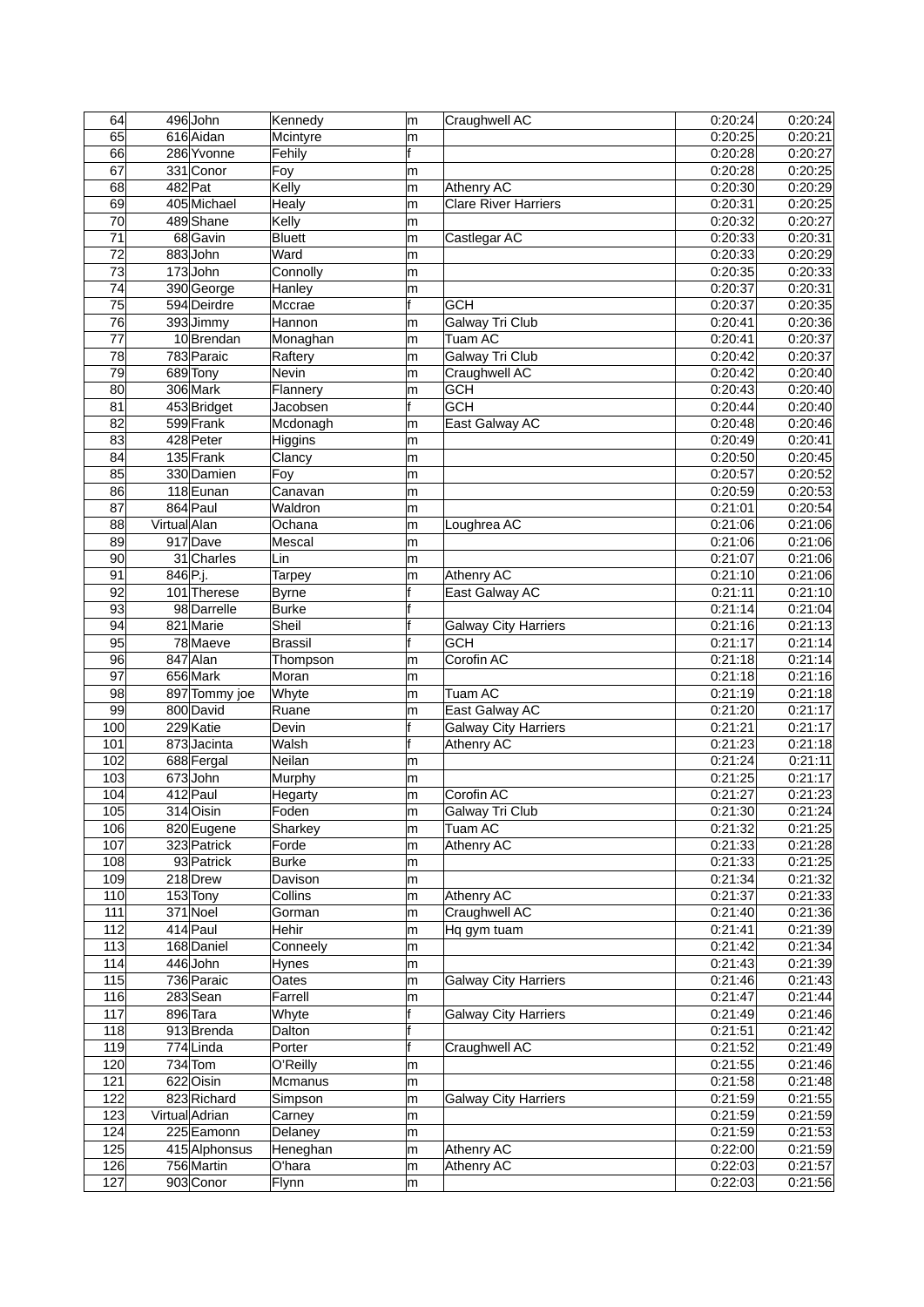| 128 | 297 Sean      | Flaherty             | m |                                 | 0:22:04 | 0:21:56 |
|-----|---------------|----------------------|---|---------------------------------|---------|---------|
| 129 | 741John       | Ocarroll             | m | Galway Tri Club                 | 0:22:05 | 0:21:59 |
| 130 | 237 Liam      | Dolan                | m |                                 | 0:22:05 | 0:22:04 |
| 131 | 466 Tsukushi  | Kamiya               | m |                                 | 0:22:06 | 0:22:00 |
| 132 | $777$ Liam    | Power                | m |                                 | 0:22:06 | 0:22:00 |
| 133 | 132 Trevor    | Casserly             | m |                                 | 0:22:06 | 0:21:52 |
| 134 | 144 Patrick   | Coen                 | m |                                 | 0:22:06 | 0:22:01 |
| 135 | $595$ Paul    | Mcdaid               | m |                                 | 0:22:07 | 0:22:05 |
| 136 | 826 Jarlath   | Slattery             | m | <b>Tuam AC</b>                  | 0:22:09 | 0:21:57 |
| 137 | 210 Thomas    | Cushen               | m | <b>Fit4life GCH</b>             | 0:22:09 | 0:22:01 |
| 138 | 865 Ruth      | Waldron              | f |                                 | 0:22:10 | 0:22:04 |
| 139 | 478Bryan      | Keely                | m |                                 | 0:22:10 | 0:22:02 |
| 140 | 337 Brian     | Gallagher            | m | Corofin AC                      | 0:22:13 | 0:22:09 |
| 141 | 377 Colman    | Greene               | m | <b>Clare River Harriers</b>     | 0:22:13 | 0:22:09 |
| 142 | 456 Trevor    | Jennings             | m | Castlegar AC                    | 0:22:14 | 0:22:09 |
| 143 | 793 Damien    | Rooney               | m |                                 | 0:22:15 | 0:22:05 |
| 144 | 295 Adrian    | Fitzmaurice          | m | <b>GCH</b>                      | 0:22:16 | 0:22:13 |
| 145 | 385 Colm      | Hally                | m |                                 | 0:22:17 | 0:22:08 |
| 146 | $151$ Abigail | Colleran             | f | <b>Galway City Harriers</b>     | 0:22:20 | 0:22:14 |
| 147 | 245 Gerard    | Donohue              | m |                                 | 0:22:29 | 0:22:24 |
| 148 | 625 Tomas     | Mctigue              | f |                                 | 0:22:29 | 0:22:22 |
| 149 | $701$ Mary    | Noone                | f | Caltra & District AC            | 0:22:33 | 0:22:27 |
| 150 | 893 Garret    | Whiriskey            | m |                                 | 0:22:33 | 0:22:20 |
| 151 | 73 Mark       | <b>Bradish</b>       | m |                                 | 0:22:40 | 0:22:32 |
| 152 | $521$ Dean    | Laffey               | m | Athenry AC                      | 0:22:41 | 0:22:36 |
| 153 | 592 Eoin      | Mccarthy             | m |                                 | 0:22:43 | 0:22:34 |
| 154 | 353 Martin    | Gill                 | m |                                 | 0:22:45 | 0:22:39 |
| 155 | 911 Michael   | Heaney               | m |                                 | 0:22:47 | 0:22:43 |
| 156 | 240 Noel      | Donnellan            | m | Caltra & District AC            | 0:22:51 | 0:22:44 |
| 157 | 175 Tony      | Connolly             | m |                                 | 0:22:51 | 0:22:41 |
| 158 | 391 Ollie     | Hanley               | m |                                 | 0:22:52 | 0:22:47 |
| 159 | $148$ Jean    | Coleman              | f | Tuam AC                         | 0:22:53 | 0:22:46 |
| 160 | $201$ Pat     | Crowley              | m |                                 | 0:22:53 | 0:22:46 |
| 161 | 669 Aoife     | Mullane              | f | Craughwell AC                   | 0:22:54 | 0:22:48 |
| 162 | 200 Clodagh   | Crowley              | f |                                 | 0.22:54 | 0:22:47 |
| 163 | 398 Rachel    | Harney               | f | Ballinasloe & district          | 0:22:55 | 0:22:40 |
| 164 | 664 Paul      | <b>Morris</b>        | m | Tuam AC                         | 0:22:55 | 0:22:50 |
| 165 | 716 Eric      | O donnell            | m |                                 | 0:22:56 | 0:22:48 |
| 166 | 778 Frank     | Power                | f | South Galway AC                 | 0:22:56 | 0:22:54 |
| 167 | 874 Declan    | Walsh                | m |                                 | 0:22:56 | 0:22:40 |
| 168 | 349 Tim       | Geraghty             | m | <b>Tuam AC</b>                  | 0:22:57 | 0.22:50 |
| 169 | 279 Brian     | Fallon               | m |                                 | 0:22:57 | 0:22:46 |
| 170 | 363 David     | Glynn                | m |                                 | 0:22:57 | 0.22:47 |
| 171 | $749$ Pol     | O'dhaibhi            | m |                                 | 0:22:58 | 0.22:46 |
| 172 | 188 Gary      | Costello             | m |                                 | 0:22:59 | 0.22:48 |
| 173 | 585 Michael   | Mc mahon             | m | Marathon club ireland           | 0:23:00 | 0:22:57 |
| 174 | 43 Cathal     | McDonagh             | m |                                 | 0:23:03 | 0:22:59 |
| 175 | 700 David     | Noone                | m |                                 | 0:23:03 | 0:23:01 |
| 176 | 886 Mirko     | Warnke               | m | <b>Galway City Harriers</b>     | 0:23:03 | 0:22:50 |
| 177 | $4$ Alan      | <b>Burke</b>         | m | Athenry AC                      | 0:23:04 | 0:23:02 |
| 178 | 695 Colm      | Niland               | m |                                 | 0:23:04 | 0:22:53 |
| 179 | 124 Donall    | Carroll              | m |                                 | 0:23:04 | 0:22:58 |
| 180 | 354 Mark      | Gill                 | m |                                 | 0:23:06 | 0:23:00 |
| 181 | 248 Aidan     | Doyle                | m | Tuam AC                         | 0:23:07 | 0.22:58 |
| 182 | 742 Andrew    | O'connell            | m |                                 | 0:23:10 | 0.23:00 |
| 183 | 885 Colette   | Ward                 | f |                                 | 0:23:10 | 0:23:02 |
| 184 | 128 Conor     | Casey                | m |                                 | 0.23:11 | 0.23:01 |
| 185 | 159 Declan    | Condon               | m |                                 | 0:23:11 | 0:23:00 |
| 186 | 694 Ailbhe    | Nic giolla chomhaill | f |                                 | 0:23:13 | 0.23:09 |
| 187 | 186 Nick      | Cosgrave             | m |                                 | 0:23:13 | 0.22:54 |
| 188 | 236 Brian     | Dolan                | m | <b>Ballinasloe road runners</b> | 0:23:14 | 0:23:04 |
| 189 | $172$ Liam    | Connolly             | m | Abbeyknockmoy running club      | 0.23.16 | 0.23:05 |
| 190 | 666 Raymond   | Moylan               | m | South Galway AC                 | 0.23.23 | 0:23:12 |
| 191 | 773 Laura     | Porter               | f |                                 | 0:23:23 | 0:23:20 |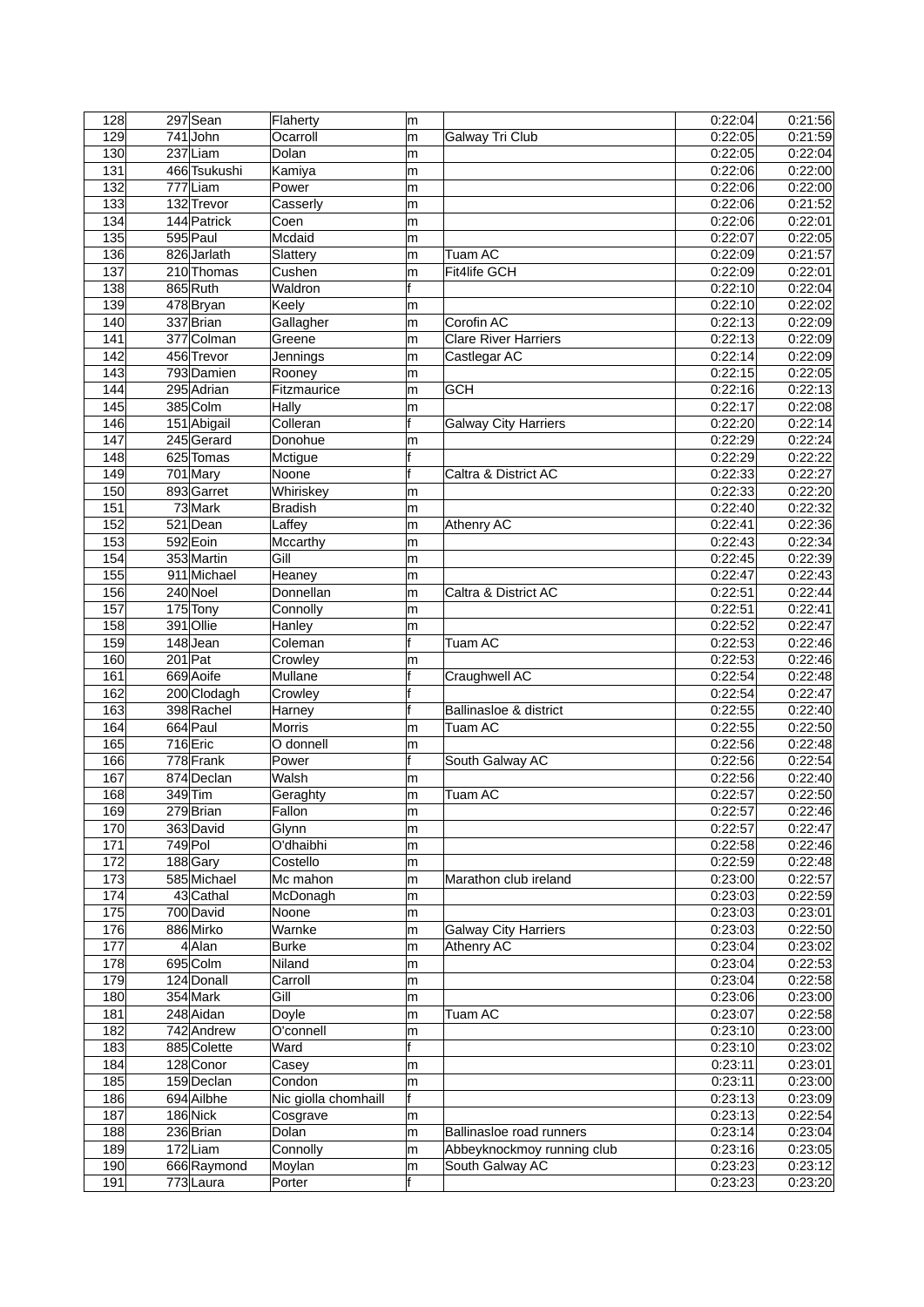| 192 | 842 Peter     | Strange        | m   |                             | 0:23:26 | 0:23:21 |
|-----|---------------|----------------|-----|-----------------------------|---------|---------|
| 193 | 681 Wojciech  | Musial         | m   |                             | 0:23:28 | 0:23:19 |
| 194 | 432 Eimear    | Holland        | f   |                             | 0:23:32 | 0.23:18 |
| 195 | 859 Michelle  | Tuohy          | f   | Athenry AC                  | 0:23:32 | 0:23:15 |
| 196 | 17 Kate       | Lyons          | f   |                             | 0:23:33 | 0:23:18 |
| 197 | 803 Declan    | Ryan           | m   |                             | 0:23:35 | 0:23:31 |
| 198 | 503 James     | Kilkenny       | m   |                             | 0:23:43 | 0:23:42 |
| 199 | 351 Jack      | Gibbons        | m   |                             | 0.23.44 | 0:23:36 |
| 200 | 708 Hayden    | O connel       | m   |                             | 0:23:45 | 0:23:36 |
| 201 | 577 Karen     | Mannion        | f   |                             | 0:23:45 | 0:23:33 |
| 202 | 840 Jamie     | <b>Stewart</b> | m   |                             | 0:23:47 | 0:23:35 |
| 203 | 925 Lorcan    | Galvin         | m   |                             | 0:23:49 | 0:23:39 |
| 204 | 434 Paul      | Horan          | m   | <b>GCH</b>                  | 0:23:52 | 0:23:37 |
| 205 | 650 Niall     | Moore          | m   |                             | 0:23:53 | 0:23:40 |
| 206 | $146$ Mary    | Coleman        | f   | Galway Tri Club             | 0:23:54 | 0:23:47 |
| 207 | 542 Katherine | Little         | f   |                             | 0:23:55 | 0:23:44 |
| 208 | $181$ Mark    | Corbett        | m   |                             | 0:23:56 | 0:23:51 |
| 209 | 392 Shane     | Hannon         | m   |                             | 0:23:57 | 0:23:44 |
| 210 | 654 Helen     | Moran          | f   |                             | 0:23:57 | 0:23:44 |
| 211 | $740$ Shane   | O'brien        | m   | <b>Clare River Harriers</b> | 0:23:57 | 0:23:43 |
| 212 | 109 David     | Callanan       | m   | David callanan              | 0:23:59 | 0.23:48 |
| 213 | 67 Mairead    | Blake          | f   | Athenry AC                  | 0:24:01 | 0:23:43 |
| 214 | 555 Fiona     | Lyons          | f   | Galway Tri Club             | 0:24:01 | 0:23:54 |
| 215 | 927John       | Murphy         | m   |                             | 0:24:02 | 0:23:49 |
| 216 | $528$ Joe     | Leahy          | m   |                             | 0.24.08 | 0:23:53 |
| 217 | 805 Patrick   | Ryan           | m   |                             | 0.24.09 | 0:23:58 |
| 218 | 888 Paul      | <b>Watts</b>   | m   |                             | 0:24:09 | 0:24:02 |
| 219 | $182$ Tom     | Corcoran       | f   |                             | 0:24:14 | 0:24:06 |
| 220 | $923$ Paul    | <b>Briscoe</b> | m   |                             | 0:24:20 | 0:24:08 |
| 221 | 699 Vivian    | Noone          | m   |                             | 0.24.20 | 0:24:00 |
| 222 | 611 Niamh     | Mcguire        | f   |                             | 0:24:21 | 0:24:11 |
| 223 | 556 Cormac    | Lyons          | m   | Galway Tri Club             | 0:24:22 | 0.24:10 |
| 224 | 747 Maria     | O'connor       | f   |                             | 0:24:25 | 0:24:20 |
| 225 | 2 Gary        | Doherty        | m   | <b>Athenry AC</b>           | 0:24:26 | 0:24:12 |
| 226 | 788 Pat       | <b>Roberts</b> | m   | East Galway AC              | 0.24.27 | 0:24:22 |
| 227 | 458 Duggan    | John           | m   |                             | 0:24:32 | 0:24:13 |
| 228 | 490 Valerie   | Kelly          | f   | Craughwell AC               | 0:24:34 | 0.24:30 |
| 229 | 334 Caroline  | Freeney        | f   | Athenry AC                  | 0:24:35 | 0:24:16 |
| 230 | 746 Robert    | O'connor       | m   |                             | 0:24:37 | 0:24:32 |
| 231 | 565 Alan      | Maher          | m   |                             | 0:24:37 | 0:24:27 |
| 232 | 442 Mike      | Hughes         | m   | South Galway AC             | 0:24:37 | 0.24.27 |
| 233 | 857 Eilis     | Treacy         | t   | Ballinasloe road runners    | 0:24:40 | 0:24:25 |
| 234 | 761 Shane     | O'meara        | m   |                             | 0:24:44 | 0.24.35 |
| 235 | 208 Nicky     | Curran         | m   |                             | 0:24:49 | 0.24:40 |
| 236 | 876 Gabriel   | Walsh          | m   | Galway Tri Club             | 0:24:55 | 0.24.38 |
| 237 | 739 Blaithin  | O'brien        | lf. | <b>Clare River Harriers</b> | 0:25:00 | 0.24.46 |
| 238 | 217 Laura     | Darby          | f   | Galway Tri Club             | 0:25:02 | 0.24.58 |
| 239 | $720$ Tom     | O farrell      | m   |                             | 0:25:04 | 0:24:59 |
| 240 | $812$ Ann     | Sammon         | f   |                             | 0:25:05 | 0.24:56 |
| 241 | 33 Kellie     | O shaughnessy  | f   | Corofin AC                  | 0:25:05 | 0.24:50 |
| 242 | 898Jack       | Workman        | m   |                             | 0:25:07 | 0.24.53 |
| 243 | 131 Michelle  | Casserly       | f   |                             | 0:25:09 | 0.24.57 |
| 244 | 548 Noel      | Lowry          | m   |                             | 0:25:09 | 0:24:54 |
| 245 | $544$ Rita    | Loughrey       |     | Caltra & District AC        | 0:25:10 | 0.24.57 |
| 246 | 266 Edward    | Egan           | m   |                             | 0.25:11 | 0.24:58 |
| 247 | 82 Marie      | Breheny        | f   | Marie breheny               | 0.25:13 | 0.25:03 |
| 248 | 120 Brendan   | Canning        | m   |                             | 0:25:14 | 0:25:09 |
| 249 | 302 Patrick   | Flaherty       | m   |                             | 0:25:16 | 0:25:11 |
| 250 | 733 Fiona     | O'Regan        | f   |                             | 0:25:16 | 0.25:13 |
| 251 | 799 Lillian   | Ruane          | f   | East Galway AC              | 0:25:17 | 0:25:13 |
| 252 | 475 Mark      | Keane          | m   |                             | 0:25:19 | 0.25:09 |
| 253 | 855 Gerry     | Treacy         | m   | Craughwell AC               | 0:25:20 | 0.25:14 |
| 254 | $321$ Amy     | Forde          | f   |                             | 0:25:20 | 0:25:15 |
| 255 | 129 Micheal   | Casey          | m   |                             | 0.25.20 | 0:25:03 |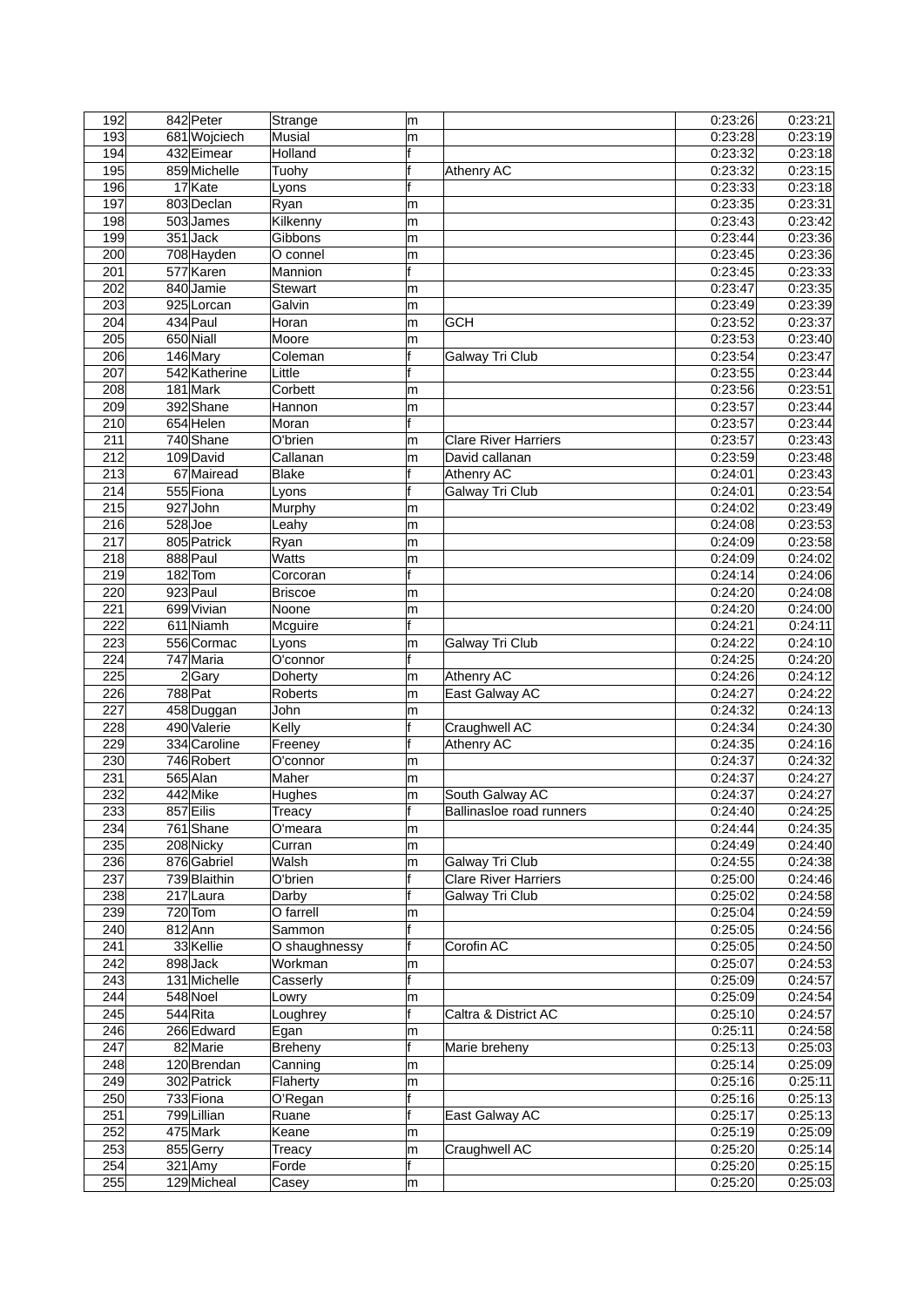| 256 |               | 160 Nuala          | Connaughton  | f  |                             | 0:25:26 | 0.25:20 |
|-----|---------------|--------------------|--------------|----|-----------------------------|---------|---------|
| 257 |               | $80$ <sup>TJ</sup> | <b>Breen</b> | m  | Athenry AC                  | 0:25:31 | 0:25:22 |
| 258 |               | 333Lorna           | Freeman      | f  | Predator Tri Club           | 0.25.32 | 0.25:18 |
| 259 |               | 358 Rita           | Gilmore      | f  |                             | 0:25:32 | 0:25:26 |
| 260 |               | 581 Emer           | Maughan      | lf |                             | 0:25:39 | 0:25:33 |
| 261 |               | $621$ Una          | Mcmanus      | f  |                             | 0:25:39 | 0:25:33 |
| 262 |               | 837 Lorraine       | Stenson      | f  | Galway Tri Club             | 0:25:39 | 0:25:34 |
| 263 |               | 532 Brian          | Ledwith      | m  |                             | 0.25.43 | 0:25:29 |
| 264 |               | $397$ Ray          | Harding      | m  |                             | 0:25:43 | 0:25:36 |
| 265 |               | 335 Tony           | Furey        | m  |                             | 0:25:47 | 0.25:40 |
| 266 |               | 834 Michael        | Stapleton    | m  | Loughrea AC                 | 0:25:48 | 0:25:35 |
| 267 |               | 242 Karen          | Donohue      |    |                             | 0:25:49 | 0:25:32 |
| 268 |               | $16$ Brid          | Kelly        | f  |                             | 0:25:50 | 0:25:34 |
| 269 |               |                    | Lundon       |    |                             |         | 0:25:50 |
|     |               | 549vJames          |              | m  | Athenry AC                  | 0:25:50 |         |
| 270 |               | 486 Jason          | Kelly        | m  | <b>GCH</b>                  | 0.25.51 | 0:25:42 |
| 271 |               | 417 Deirdre        | Hennelly     | f  |                             | 0.25:51 | 0:25:32 |
| 272 |               | 652 Aine           | Moran        | f  |                             | 0:25:52 | 0:25:45 |
| 273 |               | 801 Brendan        | Ryan         | m  |                             | 0:25:54 | 0.25:49 |
| 274 |               | 425 Anne           | Higgins      | f  |                             | 0:25:57 | 0:25:52 |
| 275 | VirtualOrla   |                    | Tierney      | f  |                             | 0.26:00 | 0:26:00 |
| 276 |               | 375 Katie          | Grant        | f  |                             | 0:26:06 | 0.25:55 |
| 277 |               | 590 Caragh         | Mccarthy     | f  |                             | 0:26:09 | 0:25:59 |
| 278 |               | 408 Mary-kate      | Heaslip      | f  |                             | 0:26:12 | 0:25:53 |
| 279 |               | 213 Gerry          | Daly         | m  |                             | 0.26.14 | 0:25:59 |
| 280 |               | 588 Colm           | Mcallen      | m  | Craughwell AC               | 0:26:15 | 0:25:57 |
| 281 |               | 190Lee-ann         | Coughlan     | f  |                             | 0:26:19 | 0:26:10 |
| 282 | Virtual Craig |                    | Gallacher    | m  |                             | 0:26:22 | 0:26:22 |
| 283 |               | 900 Pamela         | Wynne        | f  |                             | 0:26:22 | 0:26:13 |
| 284 |               | 760 Ashling        | O'malley     | f  |                             | 0.26:22 | 0:26:04 |
| 285 |               | 117 Fiona          |              | f  |                             | 0:26:23 | 0:26:11 |
|     |               |                    | Canavan      | f  |                             |         |         |
| 286 |               | 96 Chris           | <b>Burke</b> |    | Galway Tri Club             | 0:26:24 | 0.26:14 |
| 287 |               | 36 Simon           | Colbert      | m  |                             | 0:26:25 | 0:26:14 |
| 288 |               | 676John            | Murphy       | m  |                             | 0:26:26 | 0:26:11 |
| 289 |               | 607 Brian          | Mcgee        | m  |                             | 0:26:27 | 0:26:15 |
| 290 |               | 287 Sheena         | Fennell      | f  |                             | 0:26:29 | 0:26:19 |
| 291 |               | 506 Fiona          | Kilroy       | f  | Craughwell AC               | 0.26.30 | 0.26:14 |
| 292 |               | 107 Ellen          | Cahill       | f  |                             | 0.26.31 | 0:26:27 |
| 293 |               | 315 Aoife          | Fogarty      | f  |                             | 0:26:34 | 0:26:22 |
| 294 |               | 809 Caroline       | Ryan         | f  |                             | 0:26:35 | 0:26:31 |
| 295 |               | 383 Cathy          | Hackett      | f  | <b>GCH</b>                  | 0:26:38 | 0.26:31 |
| 296 |               | 640 Sarah          | Molloy       |    |                             | 0:26:39 | 0.26:21 |
| 297 |               | 476 Robert         | Keary        | ∣m | Loughrea AC                 | 0:26:44 | 0:26:31 |
| 298 |               | 437 Rebecca        | Horgan       | f  |                             | 0:26:44 | 0:26:34 |
| 299 |               | 892 Caroline       | Whiriskey    | f  |                             | 0:26:48 | 0.26:29 |
| 300 |               | 436 Amanda         | Horan        | f  | South Galway AC             | 0.26.51 | 0:26:37 |
| 301 |               | 474 Shane          | Keane        | m  |                             | 0.26.51 | 0.26:41 |
| 302 |               | 25 Maura           | Stephens     | f  |                             | 0:26:57 | 0:26:47 |
|     |               |                    |              | f  |                             |         |         |
| 303 |               | 860 Dee            | Twomey       | f  |                             | 0:26:58 | 0:26:43 |
| 304 | 326v Edel     |                    | Forde        |    | Craughwell AC               | 0:26:58 | 0.26:58 |
| 305 |               | 372 Helena         | Gorman       | f  | Craughwell AC               | 0:27:00 | 0.26:44 |
| 306 |               | 293vMichael        | Finnerty     | m  | Craughwell AC               | 0:27:05 | 0.27:05 |
| 307 |               | 735 Martina        | Oates        | f  | <b>Galway City Harriers</b> | 0:27:06 | 0.26:59 |
| 308 |               | 341 Brendan        | Gamble       | m  |                             | 0:27:07 | 0:26:56 |
| 309 |               | $626$ John         | Mcwalter     | m  |                             | 0:27:07 | 0.26:56 |
| 310 |               | 537 Martin         | Lennon       | m  |                             | 0:27:09 | 0:26:57 |
| 311 |               | 575 Sinead         | Mannion      | f  |                             | 0:27:10 | 0:26:54 |
| 312 |               | 244 Sarah          | Donohue      | f  |                             | 0:27:10 | 0.26:53 |
| 313 |               | 508 Eoin           | King         | m  |                             | 0:27:11 | 0:26:54 |
| 314 |               | 137 Marie          | Clarke       | f  | <b>CRH</b>                  | 0:27:13 | 0.26:58 |
| 315 |               | $441$ Jean         | Hughes       | f  | <b>Galway City Harriers</b> | 0:27:13 | 0.27:06 |
| 316 |               | 830 Larry          | Smyth        | m  |                             | 0:27:14 | 0:27:02 |
| 317 |               | 554 John           | Lyons        | m  |                             | 0.27.16 | 0.26.55 |
| 318 |               | 344 Marie          | Garvey       | f  | Ballinasloe road runners    | 0:27:17 | 0.27:00 |
| 319 |               | 509 Assumpta       |              | f  | Athenry AC                  | 0:27:17 | 0.27:09 |
|     |               |                    | King         |    |                             |         |         |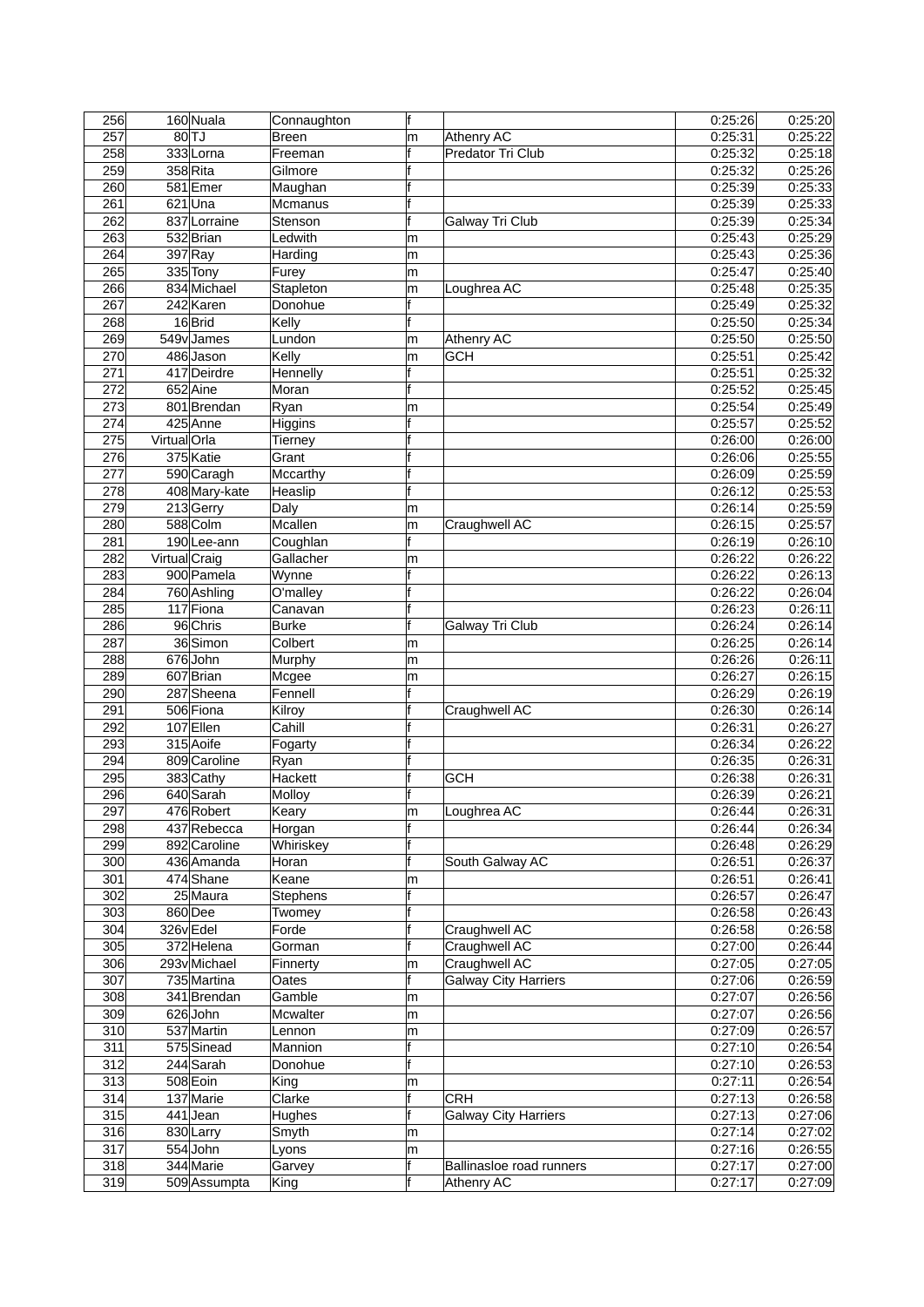| 320              |               | 710 Raymond    | O connor        | m   |                             | 0:27:18 | 0:26:56 |
|------------------|---------------|----------------|-----------------|-----|-----------------------------|---------|---------|
| 321              |               | 902 Thomas     | Flatley         | m   |                             | 0:27:21 | 0:27:11 |
| 322              |               | 815 Michael    | Scarry          | m   |                             | 0.27:23 | 0:27:00 |
| 323              |               | $563$ Jim      | Maher           | m   |                             | 0.27.29 | 0:27:11 |
| 324              |               | 922 Conor      | Nolan           | m   |                             | 0.27.31 | 0:27:14 |
| 325              |               | $426$ Liam     | Higgins         | m   |                             | 0:27:31 | 0:27:23 |
| 326              |               | $473$ Dan      | Keane           | m   |                             | 0:27:32 | 0:27:18 |
| 327              |               | 322 Carmel     | Forde           | f   |                             | 0.27.36 | 0:27:16 |
| 328              |               | 479 Maria      | Keenehan        | f   |                             | 0:27:36 | 0:27:16 |
| 329              |               | 423 Ciara      | Heverin         | f   |                             | 0.27.38 | 0:27:17 |
| 330              |               | 416 Eimear     | Hennelly        | f   |                             | 0:27:40 | 0:27:20 |
| 331              |               | 491 Michelle   | Kelly           | f   |                             | 0:27:43 | 0:27:27 |
| 332              |               | 767 Brian      | Osullivan       | m   |                             | 0:27:45 | 0:27:29 |
| 333              |               | 912 Damien     | Kelly           | m   |                             | 0.27.47 | 0:27:30 |
| 334              |               | 299 Brian      | Flaherty        | m   |                             | 0:27:52 | 0:27:30 |
| 335              |               | 515 Ozgun      | Koramaz         | m   |                             | 0:27:56 | 0:27:32 |
| 336              |               | $58$ Laura     | <b>Basquill</b> | f   |                             | 0:27:56 | 0:27:45 |
| 337              | Virtual Peter |                | McGowan         | m   |                             | 0:27:58 | 0:27:58 |
| 338              |               | 584 Kieran     | Mc goldrick     | m   |                             | 0.28:00 | 0:27:42 |
| 339              |               | 18 Teresa      | Gallager        | f   |                             | 0.28.03 | 0:27:54 |
| 340              |               | 433 Declan     | Holland         | m   |                             | 0:28:03 | 0:27:50 |
| 341              |               | 300Lisa        | Flaherty        | f   |                             | 0:28:04 | 0:27:47 |
| 342              |               | 20 Megan       | <b>Brennan</b>  | f   |                             | 0:28:05 | 0:27:55 |
| 343              |               | 841 Niall      | Stewart         | m   | South Galway AC             | 0:28:07 | 0:27:52 |
| 344              |               | 156 Dermot     | Comerford       | m   |                             | 0:28:07 | 0:27:47 |
| 345              |               | 308 Orla       | Flatley         | f   |                             | 0:28:08 | 0:27:50 |
| 346              |               | 770 Alaattin   | Ozkaya          | m   |                             | 0:28:09 | 0:27:45 |
| $\overline{347}$ |               | $769$ Ozge     | Ozkaya          | f   |                             | 0:28:09 | 0:27:45 |
| 348              |               | 38 Shane       | Foran           | m   |                             | 0.28.10 | 0:27:54 |
| 349              |               | 277 Michael    | Fallon          | m   | Caltra & District AC        | 0:28:15 | 0:27:56 |
| 350              |               | 776 Ciara      | Power           | f   |                             | 0:28:27 | 0.28:09 |
| 351              |               | 256 Frank      | Dunleavy        | m   |                             | 0:28:30 | 0:28:07 |
| 352              |               | 402 Padraig    | Headd           | m   | Loughrea AC                 | 0:28:30 | 0:28:10 |
| 353              |               | 140 Julianne   | Clarke          | f   |                             | 0:28:30 | 0:28:20 |
| 354              |               | 811 Casey      | Ryback          | m   |                             | 0:28:32 | 0:28:16 |
| 355              |               | 678 Orla       | Murphy          | f   |                             | 0:28:33 | 0:28:21 |
| 356              |               | 513 Sinead     | King            | f   |                             | 0:28:34 | 0:28:17 |
| $\overline{357}$ | 79R           |                | Breathnach      | f   |                             | 0:28:34 | 0:28:18 |
| 358              |               | 910 Louise     | Cannon          | f   |                             | 0:28:37 | 0:28:17 |
| 359              |               | 123 Anita      | Carney          | f   | Caltra & District AC        | 0.28.38 | 0.28:18 |
| 360              |               | 567 Declan     | Mahon           | m   | Predator Tri Club           | 0:28:40 | 0.28:31 |
| 361              |               | 568 Clodagh    | Mahon           | lt. | Predator Tri Club           | 0:28:40 | 0:28:33 |
| 362              |               | 583 Mary       | Mc cormack      | f   | <b>Clare River Harriers</b> | 0:28:40 | 0:28:27 |
| 363              |               | 795 Angela     | Rooney          |     |                             | 0:28:41 | 0:28:13 |
| 364              |               | 86 Shane       | Broderick       | m   |                             | 0.28.41 | 0.28:19 |
| 365              |               | 243 Patricia   | Donohue         | f   | Kinvara                     | 0:28:43 | 0.28.33 |
| 366              |               | 794 Maria      | Rooney          | f   | <b>Galway Tri Club</b>      | 0:28:49 | 0:28:20 |
| 367              |               | 195 Philip     | Cribbin         | m   | <b>Clare River Harriers</b> | 0:28:50 | 0:28:35 |
| 368              |               | 40 Ciara       | Callanan        |     |                             | 0:28:51 | 0.28:48 |
| 369              |               | 373 Killian    | Gottsche        | m   |                             | 0:28:53 | 0.28:43 |
| 370              |               | 881 Aishling   | Ward            | f   | Loughrea AC                 | 0:28:53 | 0.28:45 |
| 371              |               | 227 Pamela     | Devaney         | lf  | Tuam AC                     | 0:28:56 | 0:28:43 |
| 372              | Virtual Elsie |                | Farragher       | f   |                             | 0:28:58 | 0:28:58 |
| 373              |               | 103 Jacinta    | <b>Byrne</b>    | f   |                             | 0:29:01 | 0.28:56 |
| 374              |               | 272 Marian     | Fahy            | f   |                             | 0:29:02 | 0.28:50 |
| 375              | Virtual Marie |                | Hennelly        | f   |                             | 0:29:04 | 0.29:04 |
| 376              |               | 729 Brid       | O sullivan      |     |                             | 0:29:10 | 0.28:55 |
| 377              |               | 205 Majella    | Cummins         | f   | <b>Athenry AC</b>           | 0:29:11 | 0.28:51 |
| 378              |               | 401 Emma       | Hawkes          | f   | Loughrea AC                 | 0:29:12 | 0:29:04 |
| 379              |               | 455 Lorna      | Jennings        | f   | <b>Tuam AC</b>              | 0:29:18 | 0:29:07 |
| 380              |               | 6Michael       | McDonagh        | m   | Craughwell AC               | 0.29:23 | 0.29.11 |
| 381              |               | Virtual Regina | Curran          | f   | Melrose Running Club        | 0.29.23 | 0.29.23 |
| 382              |               | 7Stephanie     | McDonagh        | f   | Craughwell AC               | 0:29:23 | 0:29:12 |
| 383              |               | 39 Angela      | Mitchell        | f   |                             | 0:29:25 | 0:29:22 |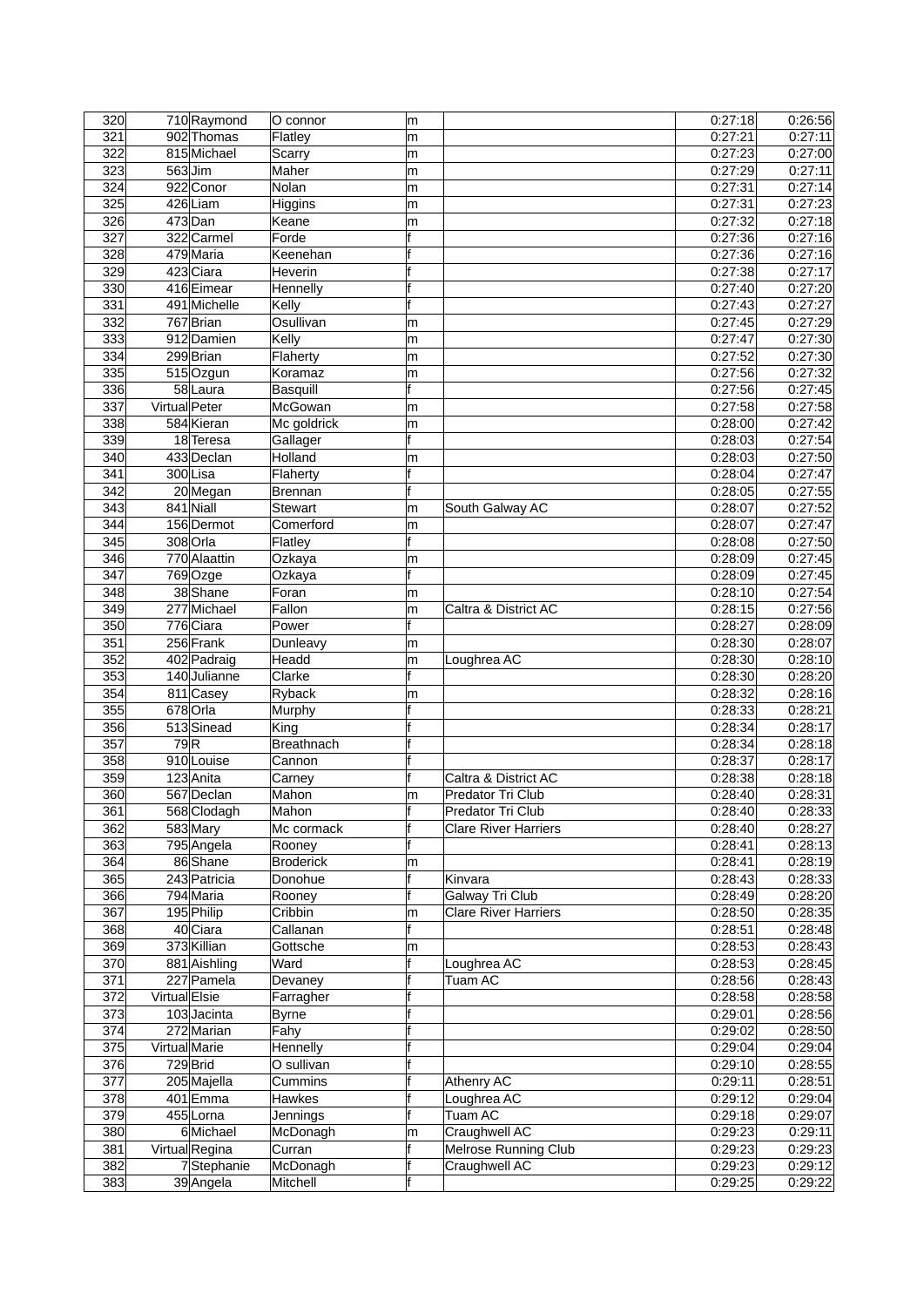| 384        |                 | 324 Claire                | Forde                | f      |                                  | 0:29:29            | 0.29:15            |
|------------|-----------------|---------------------------|----------------------|--------|----------------------------------|--------------------|--------------------|
| 385        |                 | Virtual Patricia          | Rovira               | f      | Run Your Life                    | 0:29:33            | 0:29:33            |
| 386        |                 | 83 Eoin                   | <b>Brennan</b>       | m      | Galway                           | 0:29:37            | 0:29:19            |
| 387        |                 | 119 <sub>v</sub> Teresa   | Canavan              | f      | Craughwell AC                    | 0:29:38            | 0:29:38            |
| 388        |                 | 845 Mairead               | Tarpey               | f      | <b>Athenry AC</b>                | 0:29:39            | 0:29:29            |
| 389        |                 | $15$ Clar                 | Ni Laighin           | f      |                                  | 0:29:40            | 0:29:29            |
| 390        |                 | 647 Anne marie            | Moore                | f      |                                  | 0:29:43            | 0:29:24            |
| 391        |                 | Virtual Coleman           | Ronan                | m      |                                  | 0:29:51            | 0:29:51            |
| 392        |                 | 613 Colin                 | Mcilrath             | m      |                                  | 0:29:51            | 0:29:37            |
| 393        |                 | 367 Evelyn                | Glynn                | lf     | Oranmore                         | 0:29:52            | 0:29:52            |
| 394        |                 | 606 Marie                 | Mcgee                | f      |                                  | 0:29:53            | 0:29:40            |
| 395        |                 | 105 Lorna                 | Cahill               | f      |                                  | 0:29:54            | 0:29:38            |
| 396        |                 | $1$ Tony                  | O'Callaghan          | m      | Craughwell AC                    | 0:29:56            | 0:29:43            |
| 397        |                 | 639 Michael               | Mockler              | m      | Caltra & District AC             | 0:29:58            | 0:29:38            |
| 398        |                 | 829vJohn                  | Smalle               | m      | Craughwell AC                    | 0:29:59            | 0:29:59            |
| 399        |                 | 655 Patricia              | Moran                | f      |                                  | 0.30:00            | 0.29:48            |
| 400        |                 | 301 Louise                | Flaherty             | f      |                                  | 0:30:00            | 0:29:45            |
| 401        |                 | 915 Maria                 | O grady              | f      |                                  | 0:30:02            | 0:29:42            |
| 402        |                 | 85 Sonya                  | <b>Broderick</b>     | f      | Athenry AC                       | 0:30:02            | 0:29:47            |
| 403        |                 | 261v Miriam               | Durand               | f      | <b>Tuam AC</b>                   | 0:30:04            | 0.30:04            |
| 404        |                 | 572Jane                   | Mangan               | f      | <b>Athenry AC</b>                | 0:30:06            | 0.29:53            |
| 405        |                 | 880 Robert                | Walsh                | m      |                                  | 0:30:08            | 0:29:47            |
| 406        |                 | 386 Leona                 | Halton               | f      |                                  | 0:30:12            | 0:29:58            |
| 407        |                 | 751 Katie                 | O'dwyer              | f      |                                  | 0:30:15            | 0:30:06            |
| 408        |                 | 71 Olivis                 | <b>Boyle</b>         |        |                                  | 0.30:17            | 0:29:57            |
| 409        |                 | 233 Olivis                | Doherty              | f      |                                  | 0:30:17            | 0:29:57            |
| 410        |                 | 59vRosaleen               | <b>Beattie</b>       | f      | Craughwell AC                    | 0:30:24            | 0:30:24            |
| 411        |                 | 849vLaura                 | Thornton             |        |                                  | 0:30:25            | 0:30:25            |
| 412        |                 | $\overline{771}$ Catriona | Patterson            | f      |                                  | 0:30:27            | 0:30:14            |
| 413        |                 | 35 Mary                   | Cannon               | f      |                                  | 0:30:35            | 0:30:35            |
| 414        | Virtual Kevin   |                           | $\overline{O}$ Dea   | m      | <b>Clare River Harriers</b>      | 0:30:37            | 0:30:37            |
| 415        |                 | 185 Ingrid                | Corr                 | f      |                                  | 0:30:41            | 0:30:27            |
| 416        |                 | 651 Siobhan               | Moorhead             |        | Craughwell AC                    | 0:30:44            | 0:30:23            |
| 417        |                 | 112Dympna                 | Calvey               | f      |                                  | 0:30:49            | 0:30:34            |
| 418        |                 | 780 Aoife                 | Quinn                | f      |                                  | 0:30:49            | 0:30:37            |
| 419        |                 | 267 Sadhbh                | Egan                 | f      |                                  | 0:30:55            | 0:30:42            |
| 420        | $454$ Liz       |                           | Jennings             | f      |                                  | 0.30.56            | 0:30:38            |
| 421        |                 | 480 Niamh                 | Kelly                | f<br>f | ΙHΡ                              | 0:30:57            | 0:30:37            |
| 422        |                 | 228 Carmel                | Devaney              | f      |                                  | 0:31:01            | 0:30:48            |
| 423        |                 | 909 Teresa                | Kennedy-lydon        |        |                                  | 0:31:13            | 0.31:05            |
| 424        |                 | 91 Gerry                  | Bruen                | m      | Ballinasloe road runners         | 0:31:23            | 0.31:00            |
| 425        |                 | 702 Peadar                | Nugent               | m      | Athenry AC                       | 0:31:32            | 0:31:09            |
| 426        |                 | Virtual Steven            | Muir                 | m      |                                  | 0:31:37            | 0:31:37            |
| 427        | $\overline{22}$ |                           |                      |        |                                  | 0:31:38            | 0.31:20            |
| 428        |                 | 63 Vinny                  | Beirne               | m      |                                  | 0:31:39            | 0.31.22            |
| 429        |                 | 576Breda<br>339 Mairead   | Mannion              | f      |                                  | 0.31.40            | 0.31.26            |
| 430        |                 | 570 Karen                 | Gallagher            | f<br>f | Galway Tri Club                  | 0:31:59            | 0.31.54            |
| 431<br>432 |                 | 573v Martha               | Malherbe<br>Mannion  |        | Galway Tri Club<br>Craughwell AC | 0:31:59<br>0:32:00 | 0:31:52<br>0:32:00 |
| 433        |                 | 511 Fiona                 |                      | f      |                                  | 0:32:09            | 0.31:48            |
| 434        |                 | 90 Teresa                 | King                 | f      |                                  | 0.32:11            | 0:32:11            |
| 435        |                 |                           | <b>Browne</b><br>Why | f      |                                  | 0:32:20            | 0.32:09            |
| 436        |                 | 895 Maggie                | Flaherty             | f      |                                  | 0:32:22            |                    |
| 437        |                 | 298 Maggie<br>249 Karina  |                      | f      |                                  | 0:32:24            | 0:32:04<br>0.32:24 |
| 438        |                 | 637Joanna                 | Doyle<br>Mitchell    | f      |                                  | 0:32:25            | 0:32:07            |
| 439        |                 | 357 Emily                 | Gillon               | f      |                                  | 0:32:26            | 0.32:05            |
| 440        |                 | 540 Sinead                |                      | f      |                                  | 0:32:31            | 0.32:16            |
| 441        |                 |                           | Leyne                | f      |                                  |                    |                    |
|            |                 | 824 Siobhan               | Skehan               | f      |                                  | 0:32:50            | 0.32:31            |
| 442        | Virtual Claire  | 449 Hazel                 | Hynes                |        |                                  | 0:32:51<br>0:32:55 | 0:32:34            |
| 443        |                 |                           | Hodgins              | f      |                                  | 0:32:55            | 0.32:55            |
| 444        |                 | 517 Nicola                | Kyne                 | f      |                                  |                    | 0.31.39            |
| 445        |                 | 538 Caroline              | Leonard              | f      |                                  | 0:33:02            | 0.32:43            |
| 446        |                 | 862 Carmel                | Varley               |        |                                  | 0.33.03            | 0.32:45            |
| 447        |                 | $697$ Enda                | Nolan                | m      |                                  | 0.33.04            | 0.32:47            |